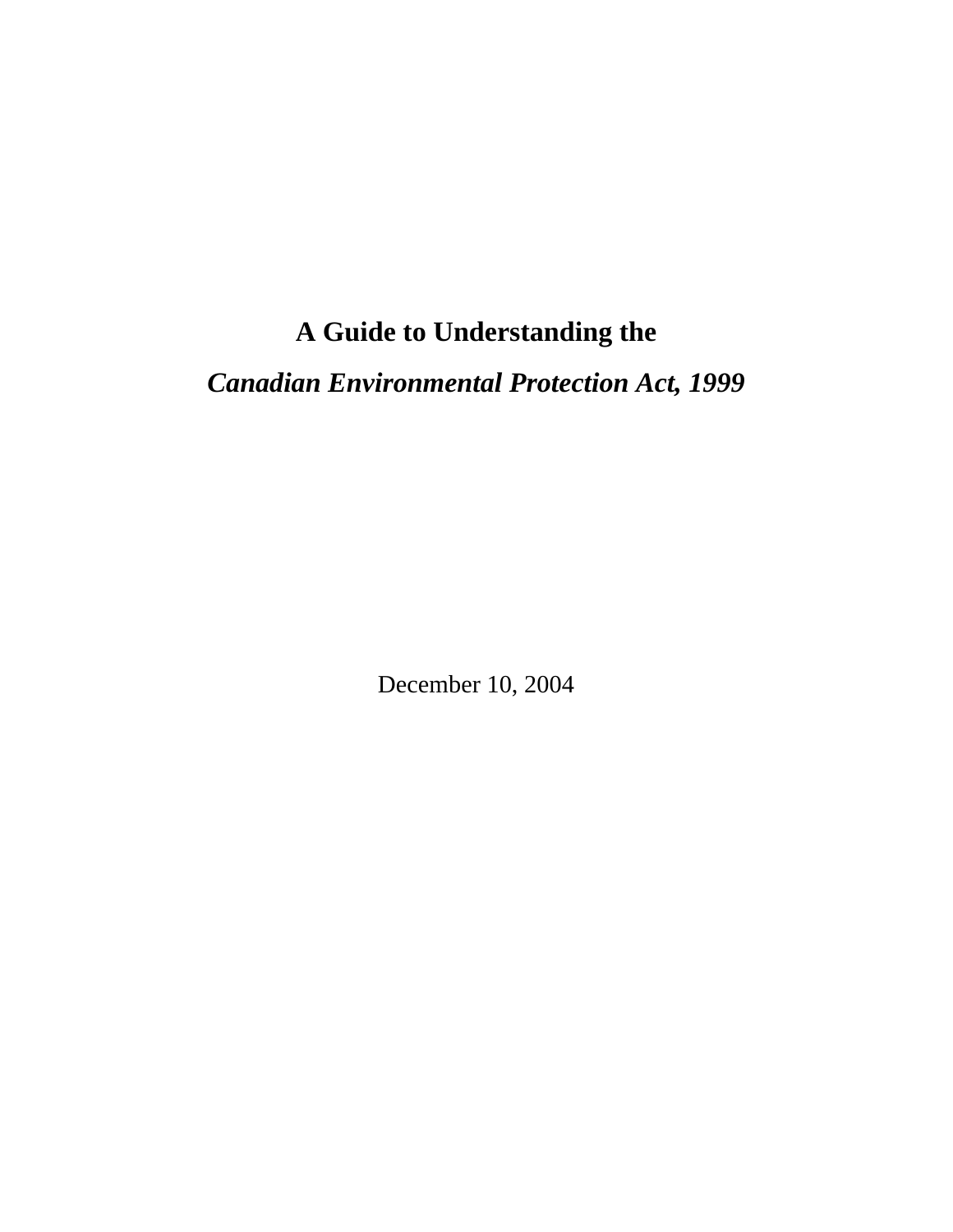# **Table of Contents**

| 1                       |                                                                  |                                                                                     |  |  |  |
|-------------------------|------------------------------------------------------------------|-------------------------------------------------------------------------------------|--|--|--|
| $\boldsymbol{2}$        |                                                                  |                                                                                     |  |  |  |
| 3                       |                                                                  |                                                                                     |  |  |  |
| $\overline{\mathbf{4}}$ |                                                                  |                                                                                     |  |  |  |
| 5                       |                                                                  |                                                                                     |  |  |  |
|                         | 5.1                                                              |                                                                                     |  |  |  |
|                         | 5.2                                                              |                                                                                     |  |  |  |
|                         | 5.3                                                              |                                                                                     |  |  |  |
|                         | 5.4                                                              |                                                                                     |  |  |  |
| 6                       |                                                                  |                                                                                     |  |  |  |
|                         | 6.1                                                              |                                                                                     |  |  |  |
|                         | 6.2                                                              |                                                                                     |  |  |  |
|                         | 6.3                                                              |                                                                                     |  |  |  |
|                         | 6.4                                                              |                                                                                     |  |  |  |
| 7                       |                                                                  |                                                                                     |  |  |  |
| 8                       |                                                                  |                                                                                     |  |  |  |
|                         | 8.1                                                              |                                                                                     |  |  |  |
|                         | 8.2                                                              |                                                                                     |  |  |  |
| 9                       |                                                                  |                                                                                     |  |  |  |
|                         | 9.1                                                              |                                                                                     |  |  |  |
|                         | 9.2                                                              |                                                                                     |  |  |  |
|                         | 9.3                                                              | How is CEPA 1999 Used to Manage Emissions from Vehicles, Engines and Equipment?  20 |  |  |  |
| 10                      |                                                                  |                                                                                     |  |  |  |
|                         | 10.1                                                             |                                                                                     |  |  |  |
|                         | 10.2                                                             |                                                                                     |  |  |  |
| 11                      |                                                                  |                                                                                     |  |  |  |
|                         | 11.1                                                             |                                                                                     |  |  |  |
|                         | 11.2                                                             |                                                                                     |  |  |  |
| 12                      |                                                                  |                                                                                     |  |  |  |
|                         | 12.1                                                             |                                                                                     |  |  |  |
|                         | 12.2                                                             |                                                                                     |  |  |  |
| 13                      | <b>GOVERNMENT OPERATIONS AND FEDERAL AND ABORIGINAL LANDS 26</b> |                                                                                     |  |  |  |
|                         | 13.1                                                             | What are Government Operations, Federal Facilities and Aboriginal Lands? 26         |  |  |  |
|                         | 13.2                                                             | Why is there a Special Part of CEPA 1999 for Government Operations and Federal and  |  |  |  |
|                         |                                                                  |                                                                                     |  |  |  |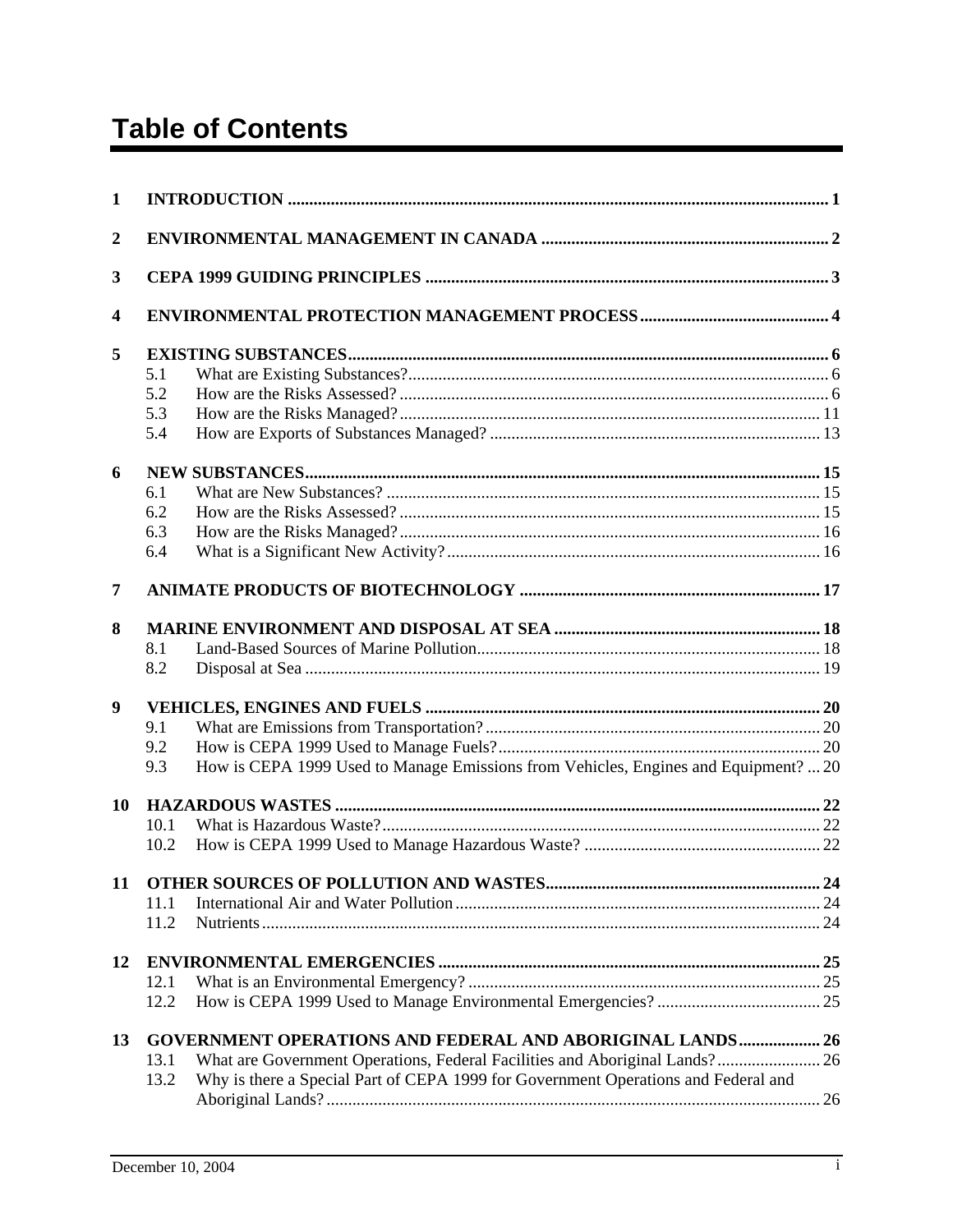|    | 13.3               | How is CEPA 1999 Used to Manage Government Operations and Federal and Aboriginal |  |  |  |  |
|----|--------------------|----------------------------------------------------------------------------------|--|--|--|--|
|    |                    |                                                                                  |  |  |  |  |
| 14 |                    |                                                                                  |  |  |  |  |
|    | 14.1               |                                                                                  |  |  |  |  |
|    | 14.2               |                                                                                  |  |  |  |  |
|    | 14.3               |                                                                                  |  |  |  |  |
|    | 14.4               |                                                                                  |  |  |  |  |
|    | 14.5               |                                                                                  |  |  |  |  |
| 15 |                    |                                                                                  |  |  |  |  |
| 16 |                    |                                                                                  |  |  |  |  |
| 17 |                    |                                                                                  |  |  |  |  |
|    | 17.1               |                                                                                  |  |  |  |  |
|    | 17.2               |                                                                                  |  |  |  |  |
| 18 |                    |                                                                                  |  |  |  |  |
|    | 18.1               |                                                                                  |  |  |  |  |
|    | 18.2               |                                                                                  |  |  |  |  |
|    | 18.3               |                                                                                  |  |  |  |  |
|    | 18.4               |                                                                                  |  |  |  |  |
|    | <b>APPENDIX A:</b> |                                                                                  |  |  |  |  |
|    | <b>APPENDIX B:</b> |                                                                                  |  |  |  |  |
|    | <b>APPENDIX C:</b> |                                                                                  |  |  |  |  |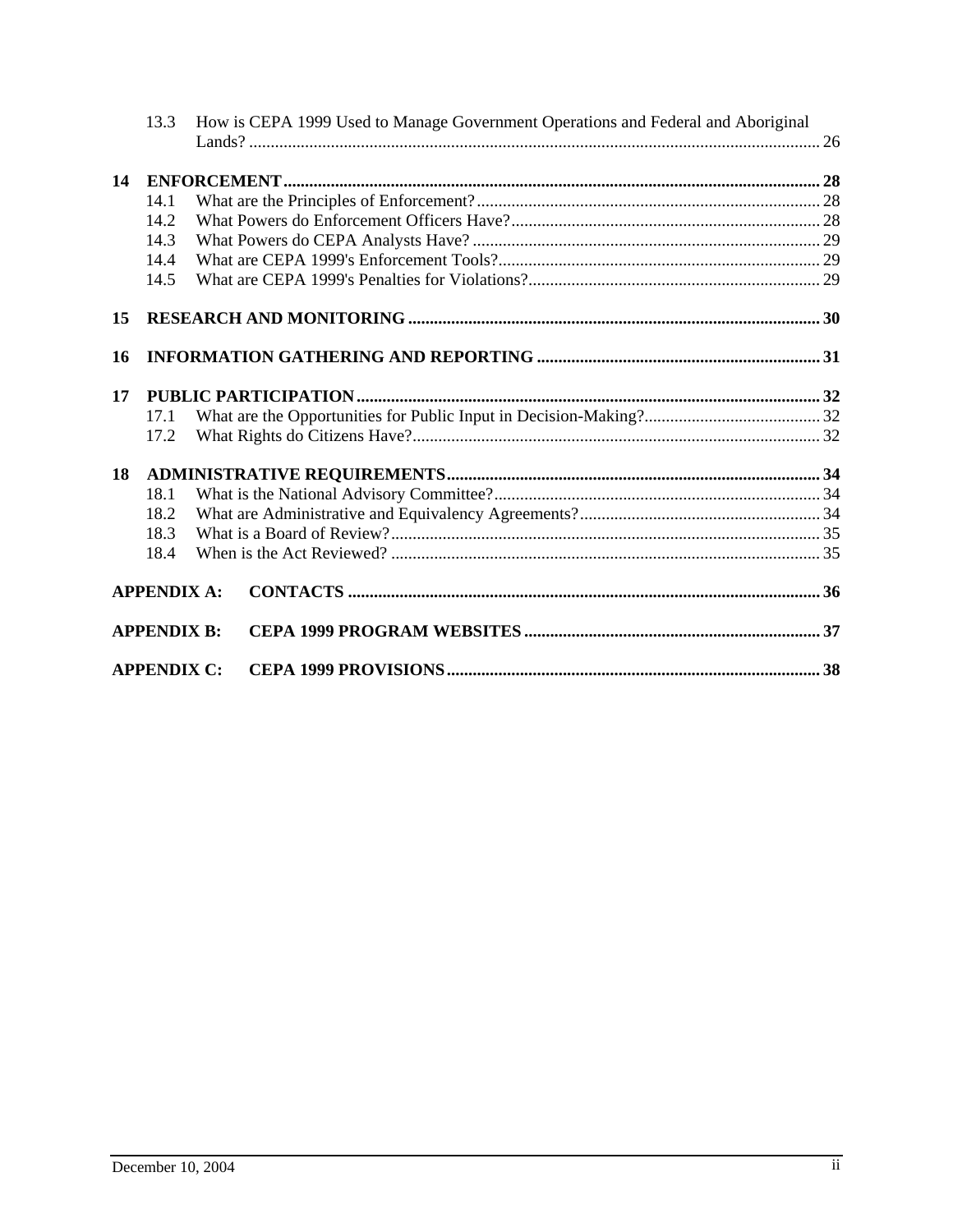# **1 Introduction**

This Guide explains the key features of the *Canadian Environmental Protection Act*, *1999* (CEPA 1999). CEPA 1999 is an important part of Canada's federal environmental legislation aimed at preventing pollution and protecting the environment and human health. The goal of CEPA 1999 is to contribute to sustainable development—development that meets the needs of the present generation without compromising the ability of future generations to meet their own needs.

CEPA 1999 came into force on March 31, 2000 following an extensive Parliamentary review of the former CEPA. CEPA 1999 contains significant improvements for the protection of the environment over the former Act. It:

- makes pollution prevention the cornerstone of national efforts to reduce toxic substances in the environment;
- sets out processes to assess the risks to the environment and human health posed by substances in commerce;
- imposes timeframes for managing toxic substances;
- provides a wide range of tools to manage toxic substances, other pollution and wastes;
- ensures the most harmful substances are phased out or not released into the environment in any measurable quantity;
- includes new provisions to regulate vehicle, engine and equipment emissions;
- strengthens enforcement of the Act and its regulations;
- encourages greater citizen input into decision-making; and
- allows for more effective cooperation and partnership with other governments and Aboriginal peoples.

This Guide describes CEPA 1999's:

- role in environmental management in Canada;
- objectives and guiding principles;
- environmental protection management process; and
- key programs aimed at protecting the environment and human health.

For further information on CEPA 1999, please refer to the list of contacts and sources in Appendix A and the various websites listed in Appendix B.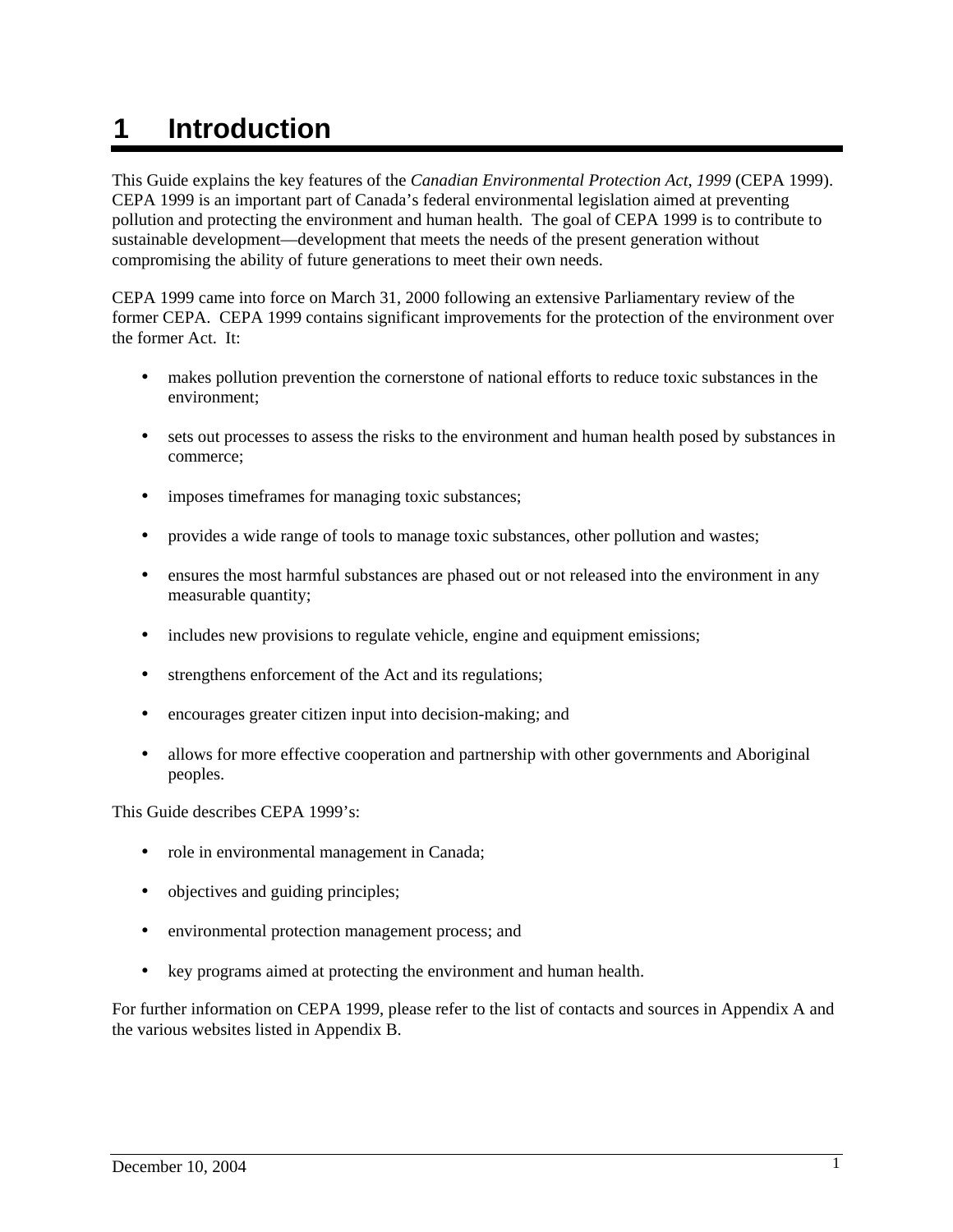# **2 Environmental Management in Canada**

In Canada, each level of government has powers to protect the environment. This shared nature of environmental jurisdiction makes close cooperation among the federal, provincial, territorial and Aboriginal governments important to Canada's environmental well-being.

Within the federal government, CEPA 1999 is the primary element of the legislative framework for protecting the Canadian environment and human health. A key aspect of CEPA 1999 is the prevention and management of risks posed by toxic and other harmful substances. CEPA 1999 also manages environmental and human health impacts of products of biotechnology, marine pollution, disposal at sea, vehicle, engine and equipment emissions, fuels, hazardous wastes, environmental emergencies and other sources of pollution. The Minister of the Environment is accountable to Parliament for the administration of all of CEPA 1999. Both the Minister of the Environment and the Minister of Health jointly administer the task of assessing and managing the risks associated with toxic substances.

Efforts taken under CEPA 1999 are complemented by actions taken under other federal Acts administered by the Minister of the Environment. The *Fisheries Act*, which is administered by the Minister of the Environment on behalf of the Minister of Fisheries and Oceans, includes provisions to prevent pollution of waters inhabited by fish. Through the *Canada Water Act,* water resources and their environmental quality are managed. The Minister of the Environment also manages some aspects of wildlife through the *Species at Risk Act*, the *Canada Wildlife Act*, the *Migratory Birds Convention Act, 1994*, and the *Wild Animal and Plant Protection and Regulation of International and Interprovincial Trade Act.* Efforts under the *Canadian Environmental Assessment Act* ensure that the environmental effects of various projects are carefully reviewed before action is taken in order to avoid significant adverse environmental effects.

There are also a number of specialized Acts administered by other federal departments that are useful in protecting the environment. Several Acts are used to control, among other things, the introduction of new substances and products of biotechnology into the Canadian market so that the risk to the environment and human health is reduced. These Acts include the *Pest Control Products Act*, the *Feeds Act*, the *Seeds Act*, and the *Health of Animals Act*. In addition to the previously mentioned *Fisheries Act* and the *Canada Water Act,* the federal government also has a number of other Acts designed to protect our waters. The *Arctic Waters Pollution Prevention Act* was introduced to prevent pollution of waters in the Canadian arctic. The *Oceans Act* includes provisions for the protection of marine areas. Several Acts contain provisions that ensure environmentally responsible actions. Examples include the *Canada Shipping Act* and the *Transportation of Dangerous Goods Act*.

Canada is intricately linked to other countries around the globe economically, environmentally and socially. While global and regional environmental problems impact on Canada's vast geography (e.g., ozone depletion, persistent organic pollutants, climate change), Canada also has a responsibility to reduce its contributions to these problems. Canada has a long history of international cooperation across a broad range of environmental issues. Arrangements range from informal sharing of information to the adoption of formal cooperative agreements to achieve common goals. CEPA 1999 provides the means and opportunity to cooperate with international governments to achieve Canada's environmental policy and regulatory goals.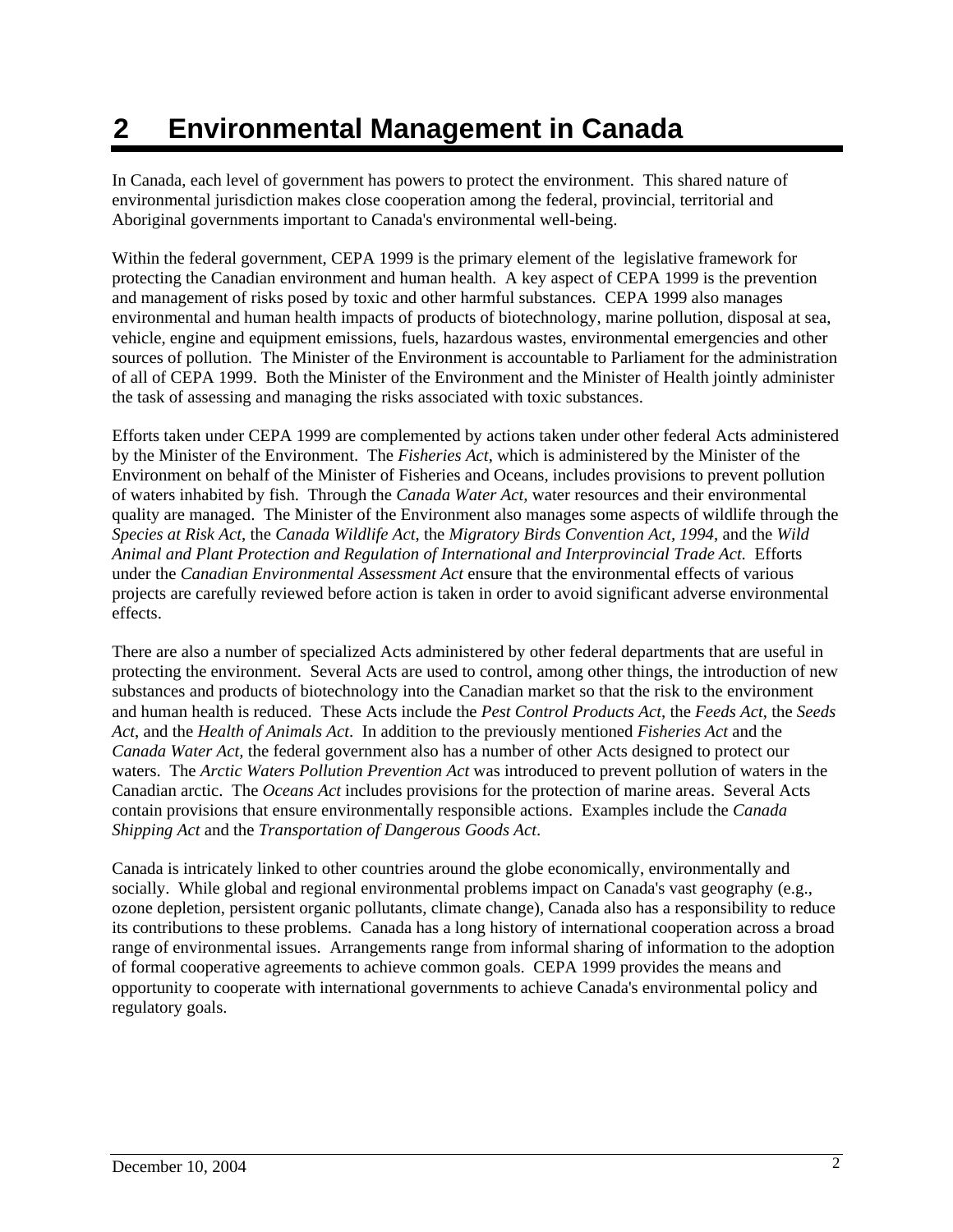# **3 CEPA 1999 Guiding Principles**

CEPA 1999 sets out several guiding principles in the preamble and embodies them in the administrative duties of the government. Key among them include:

**Sustainable Development** — The Government of Canada's environmental protection strategies are driven by a vision of environmentally sustainable economic development. This vision depends on a clean, healthy environment and a strong, healthy economy that meets the needs of the present generation without compromising the ability of future generations to meet their own needs.

**Pollution Prevention** — CEPA 1999 shifts the focus away from managing pollution after it has been created to preventing pollution. Pollution prevention is "the use of processes, practices, materials, products, substances or energy that avoid or minimize the creation of pollutants and waste and reduce the overall risk to the environment or human health."

**Virtual Elimination** — CEPA 1999 requires the virtual elimination of releases of substances that are persistent (take a long time to break down), bioaccumulative (collect in living organisms and end up in the food chain), toxic (according to CEPA 1999 Section 64) and primarily the result of human activities. Virtual elimination is the reduction of releases to the environment of a substance to a level below which its release cannot be accurately measured.

**Ecosystem Approach** — Based on natural geographic units rather than political boundaries, the ecosystem approach recognizes the interrelationships between land, air, water, wildlife and human activities. It also considers environmental, social and economic elements that affect the environment as a whole.

**Precautionary Principle** — The government's actions to protect the environment and health are guided by the precautionary principle, which states that "where there are threats of serious or irreversible damage, lack of full scientific certainty shall not be used as a reason for postponing cost-effective measures to prevent environmental degradation."

**Intergovernmental Cooperation** — CEPA 1999 reflects that all governments have the authority to protect the environment and directs the federal government to endeavour to act in cooperation with governments in Canada to ensure that federal actions are complementary to and avoid duplication with other governments.

**National Standards** — CEPA 1999 reinforces the role of national leadership to achieve ecosystem health and sustainable development by providing for the creation of science-based, national environmental standards.

**Polluter Pays Principle** — CEPA 1999 embodies the principle that users and producers of pollutants and wastes should bear the responsibility for their actions. Companies or people that pollute should pay the costs they impose on society.

**Science-based Decision-Making** — CEPA 1999 emphasizes the integral role of science and traditional aboriginal knowledge (where available) in decision-making and that social, economic and technical issues are to be considered in the risk management process.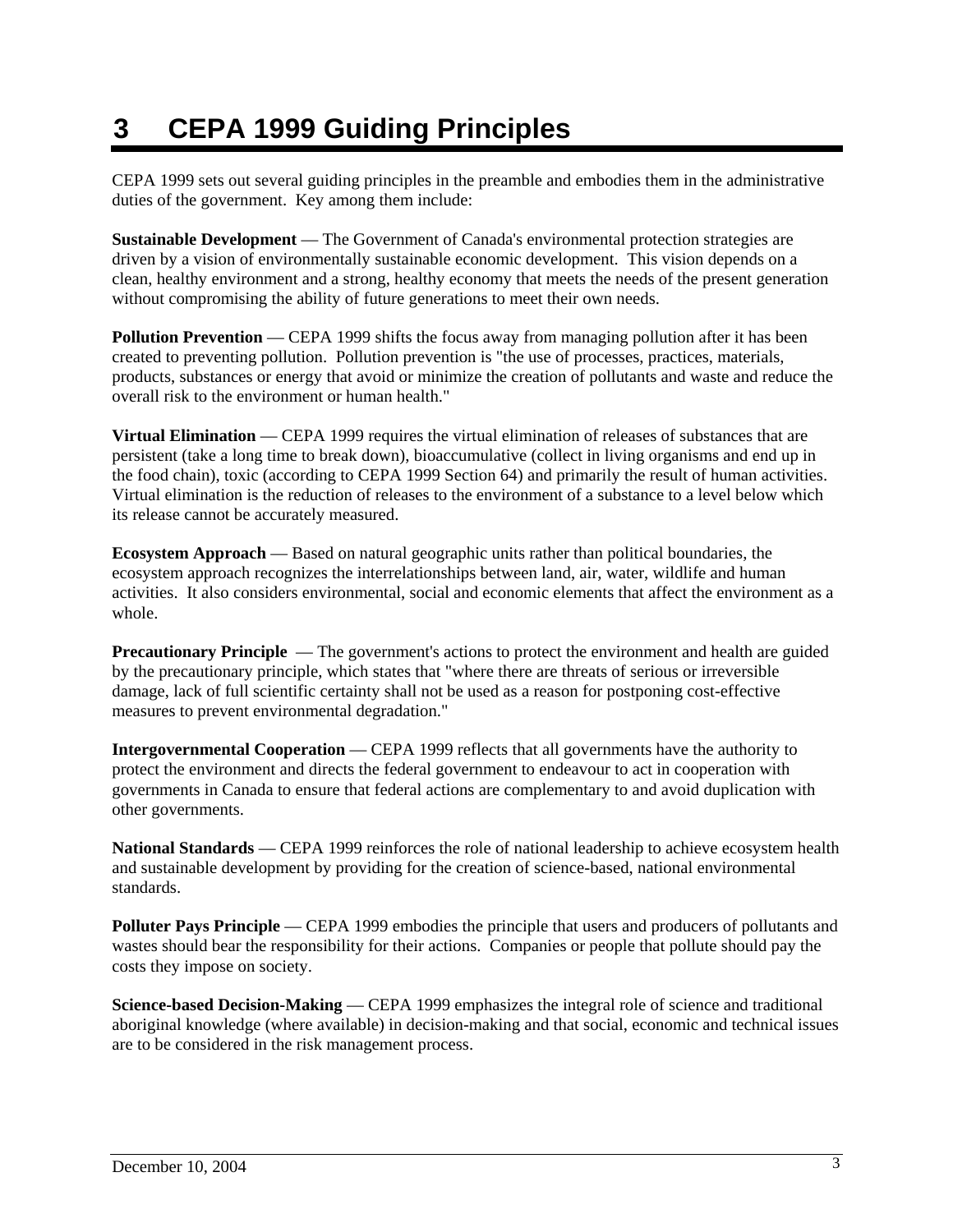## **4 Environmental Protection Management Process**

The environmental management process used in the implementation of CEPA centres around four key activities (see Figure 1)

- research and monitoring
- risk assessment
- risk management; and
- compliance promotion and enforcement.

Each stage of the process includes information exchange in the form of cooperation with other governments, public participation and reporting on progress.

#### *Figure 1: Environmental protection management process*

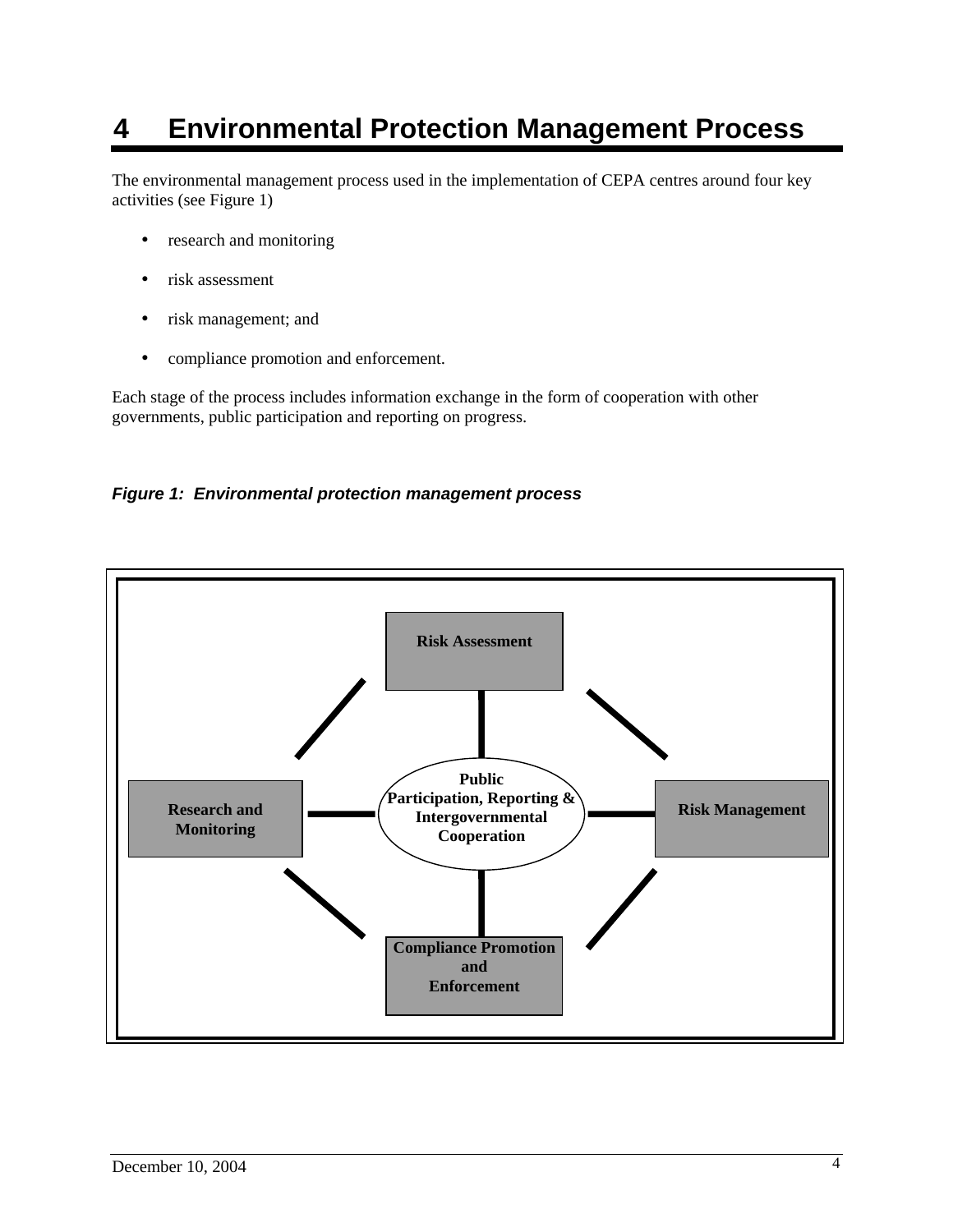**Research and Monitoring** — Scientific research and development are used to evaluate the impact of substances on the environment and human health, determine the extent of exposure to contaminants, guide the development of preventive and control measures by identifying pollution prevention and technology solutions, and provide specialized sampling and analytical techniques used in compliance promotion and enforcement. Monitoring changes in the environment and in human health trends is essential for assessing the impact of toxic substances and the effectiveness of measures meant to minimize environmental damage and real and potential threats to human life. Information gathering on the use and release of substances informs understanding and decision-making by governments, industry and the public.

**Risk Assessment** — Substance risk assessments are based on sound science, which supports a better understanding of their impacts and exposure to the environment and human health. The assessments incorporate the precautionary principle and a weight of evidence approach. Risk assessment also helps to identify the sources of pollution that pose the greatest risk to the environment and human health. While risk assessment is the prelude to, and informs, the risk management stage for all programs under CEPA 1999, the Act provides explicit direction on the assessment of toxic substances and the assessment of wastes and other matter that are destined for disposal at sea.

**Risk Management** — Based on the scientific information available, strategies are developed to determine how best to manage toxic and other substances and what kinds of actions are required. Social, economic and technology factors are integral to risk management decision making, including considering which risk management instruments are the most cost-effective. While CEPA 1999 provides for certain instruments developed under the Act such as regulations, pollution prevention plans, guidelines and codes of practice, other tools such as voluntary agreements, other Acts of Parliament or provincial/territorial actions may also be suitable to manage particular risks posed by a substance.

**Compliance Promotion and Enforcement** — Compliance promotion and enforcement of CEPA 1999 and its regulations are necessary to achieve the highest level of environmental quality for all Canadians. Providing public opportunities for input to the creation of regulations and compliance promotion programs should result in a high rate of compliance. In cases of non-compliance, CEPA 1999 enforcement officers will investigate. If an alleged violation is confirmed, action will be taken using one or more of the enforcement tools available under CEPA 1999. Information gathered during the compliance promotion and enforcement stage helps to evaluate the effectiveness of controls and monitoring.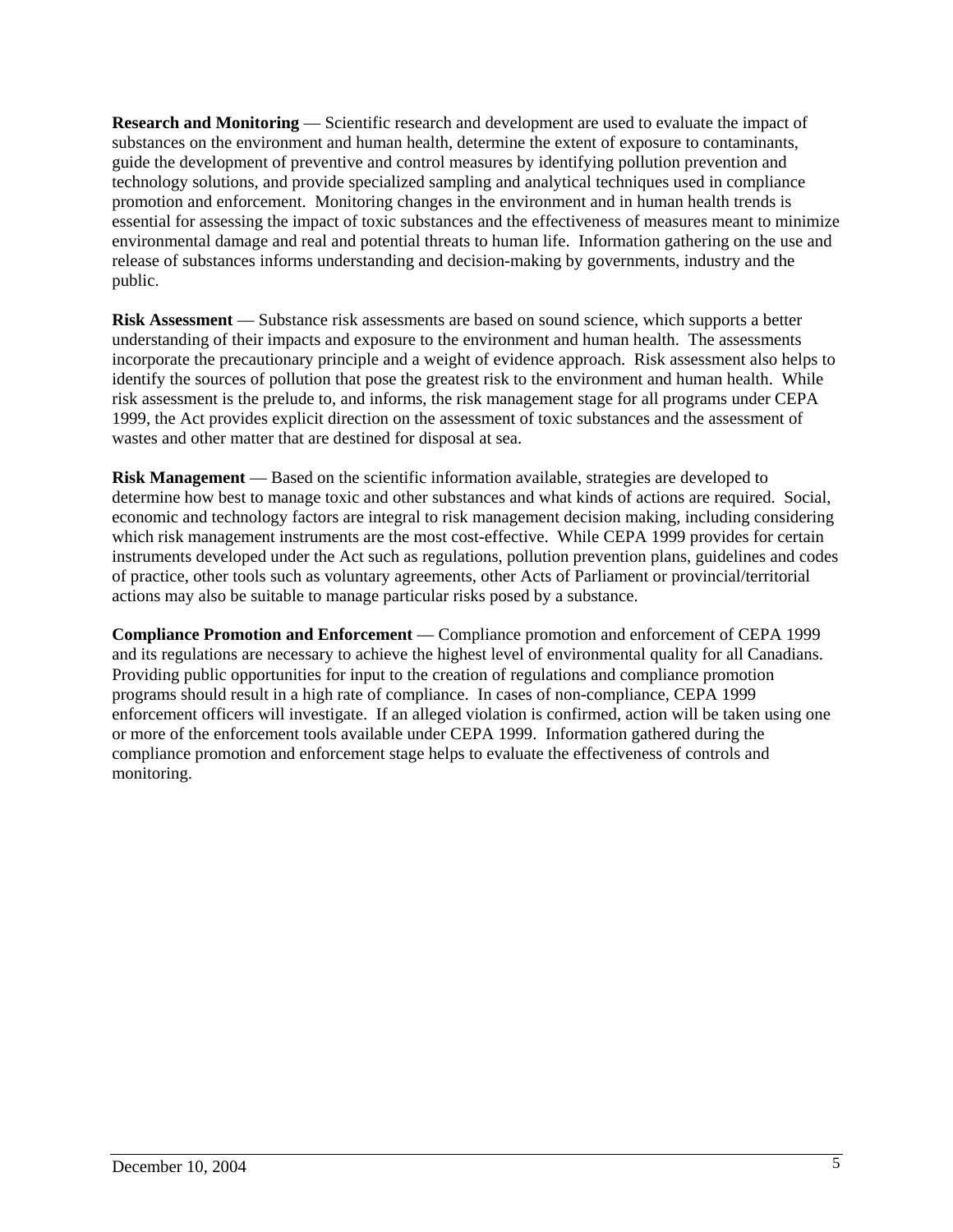# **5 Existing Substances**

CEPA 1999 includes specific requirements for the assessment and management of substances currently existing in commerce or being released to the environment in Canada. The Minister of the Environment and the Minister of Health jointly administer this part of the Act.

## **5.1 What are Existing Substances?**

There are currently about 23 000 substances, which can be manufactured in, imported into, or used in Canada on a commercial scale, that have not been assessed for the risks they pose to the environment or human health. These substances comprise the Domestic Substances List. Substances not on this list are considered to be new to Canada. A substance as defined under CEPA 1999 includes any distinguishable kind of organic or inorganic matter, whether animate or inanimate that is capable of being released as a single substance, an effluent, emission, waste or a mixture into the Canadian environment.

CEPA 1999 introduced more processes for assessing these substances to determine if they are toxic according to CEPA 1999. The three key assessment processes are:

- categorization and screening assessment of the Domestic Substances List;
- assessment of the Priority Substances List; and.
- review of other jurisdictions' decisions.

Other assessments may be triggered by information provided by other programs, industry and scientific research.

## **5.2 How are the Risks Assessed?**

### *5.2.1 What are Risk Assessments?*

Risk assessments done under CEPA 1999 consider impacts on human and non-human organisms and the physical environment. These assessments consider not only the hazard posed by a substance, but the exposure or likelihood that a person, organism or the environment will come in contact with that substance. The exposure or potential for exposure of a substance depends on the amount of substance

#### *What is the Domestic Substances List?*

 *The Domestic Substances List includes substances that were, between January 1, 1984, and December 31, 1986, in commercial use in Canada, or were used for commercial manufacturing purposes, or were manufactured in or imported into Canada in a quantity of 100 kg or more in any one calendar year. The list is regularly amended to include additional substances that have been assessed under the Act and allowed into Canada. The Domestic Substances List currently contains approximately 23 000 substances from the original list along with an additional 1954 substances that have been added to the list following assessments of new substances.*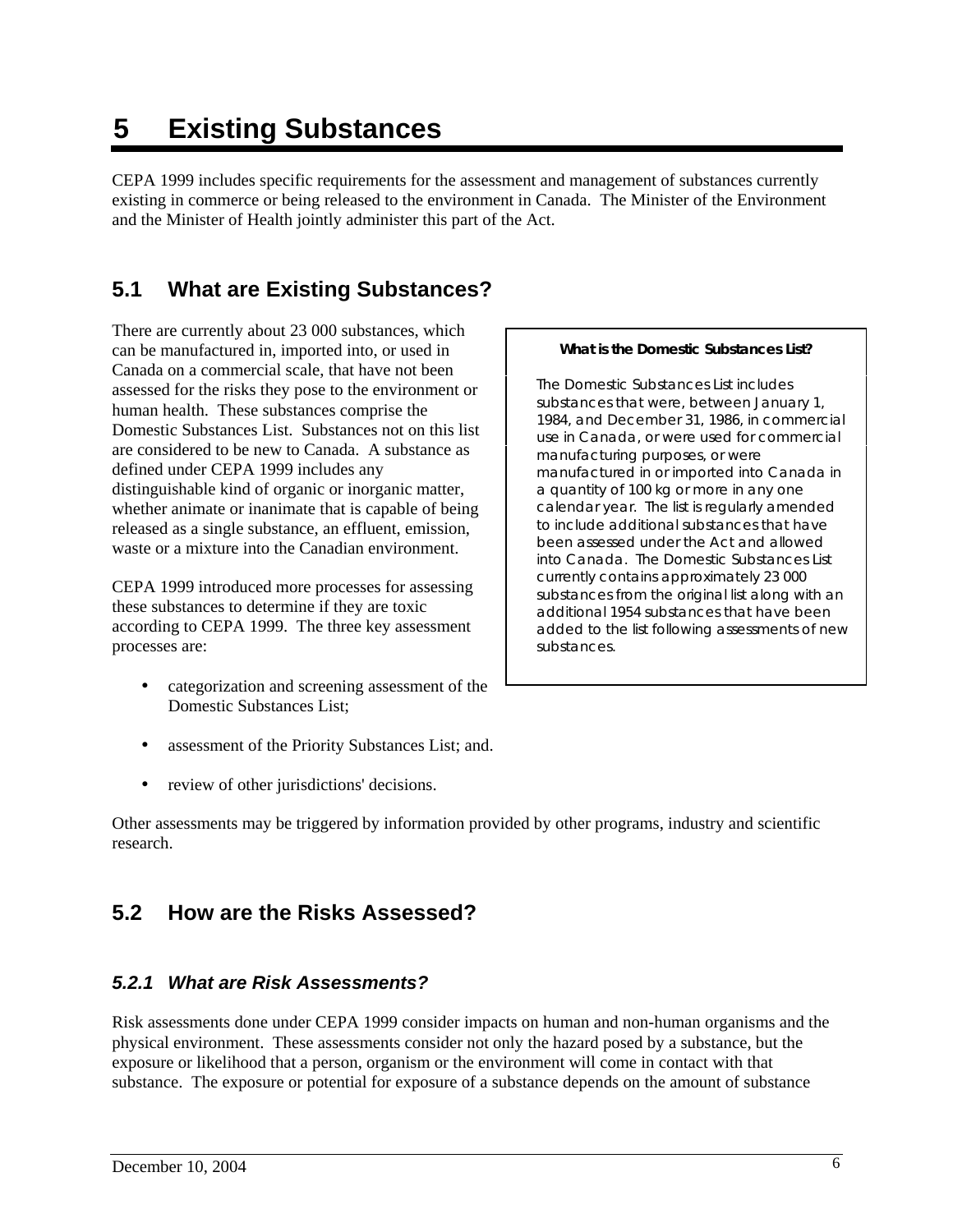released into the environment and its fate. The conclusion of the assessment is based on the application of the precautionary principle and a weight of evidence approach.

### *5.2.2 What are Categorization and Screening Assessments?*

Under CEPA 1999, all 23 000 substances on the Domestic Substances List that have not been subject to notification and assessment as new substances must be "categorized" by September 13, 2006, along with all living substances added to the list. Categorization is essentially an initial priority setting mechanism, which involves the systematic identification of substances on the Domestic Substances List that meet the following criteria:

- are inherently toxic (cause toxic effects) to humans or non-human organisms and display either the characteristics of persistence (take a long time to break down) or bioaccumulation (collect in living organisms and end up in the food chain); or
- may present to individuals in Canada the greatest potential for exposure.

#### *What is Toxic under CEPA 1999?*

 *Determining a substance to be toxic under CEPA 1999 is a function of its release or possible release into the environment, the resulting concentrations in environmental media and its inherent toxicity. Section 64 of CEPA 1999 defines a substance as toxic "if it is entering or may enter the environment in a quantity or concentration or under conditions that:* 

- *have or may have an immediate or long-term harmful effect on the environment or its biological diversity;*
- *constitute or may constitute a danger to the environment on which life depends; or*
- *constitute or may constitute a danger in Canada to human life or health."*

Substances that meet the specified criteria will undergo a screening level risk assessment. A screening assessment involves an analysis of a substance to determine whether the substance is toxic or capable of becoming toxic as defined in CEPA 1999.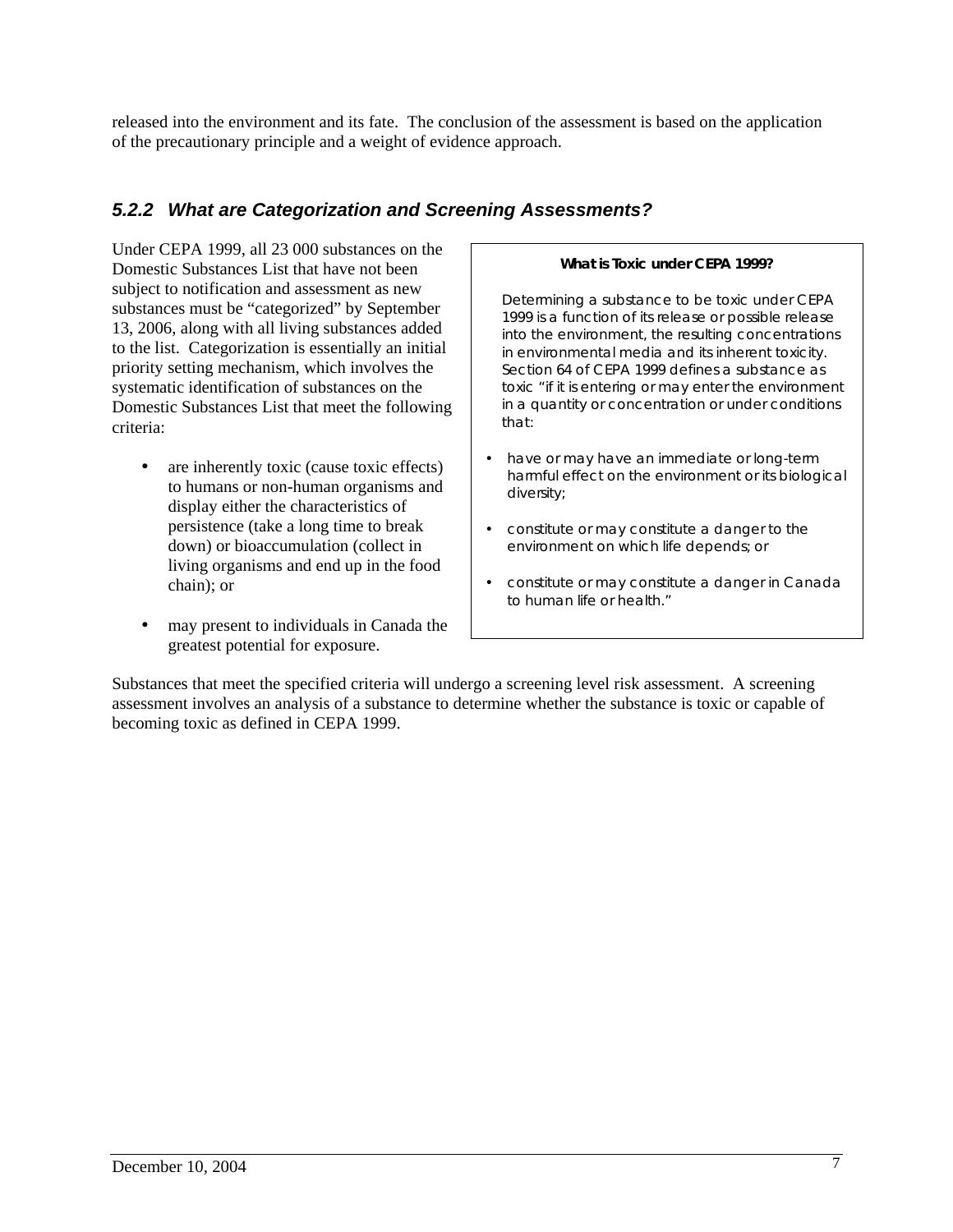*Figure 2: Categorization and Screening Process* 

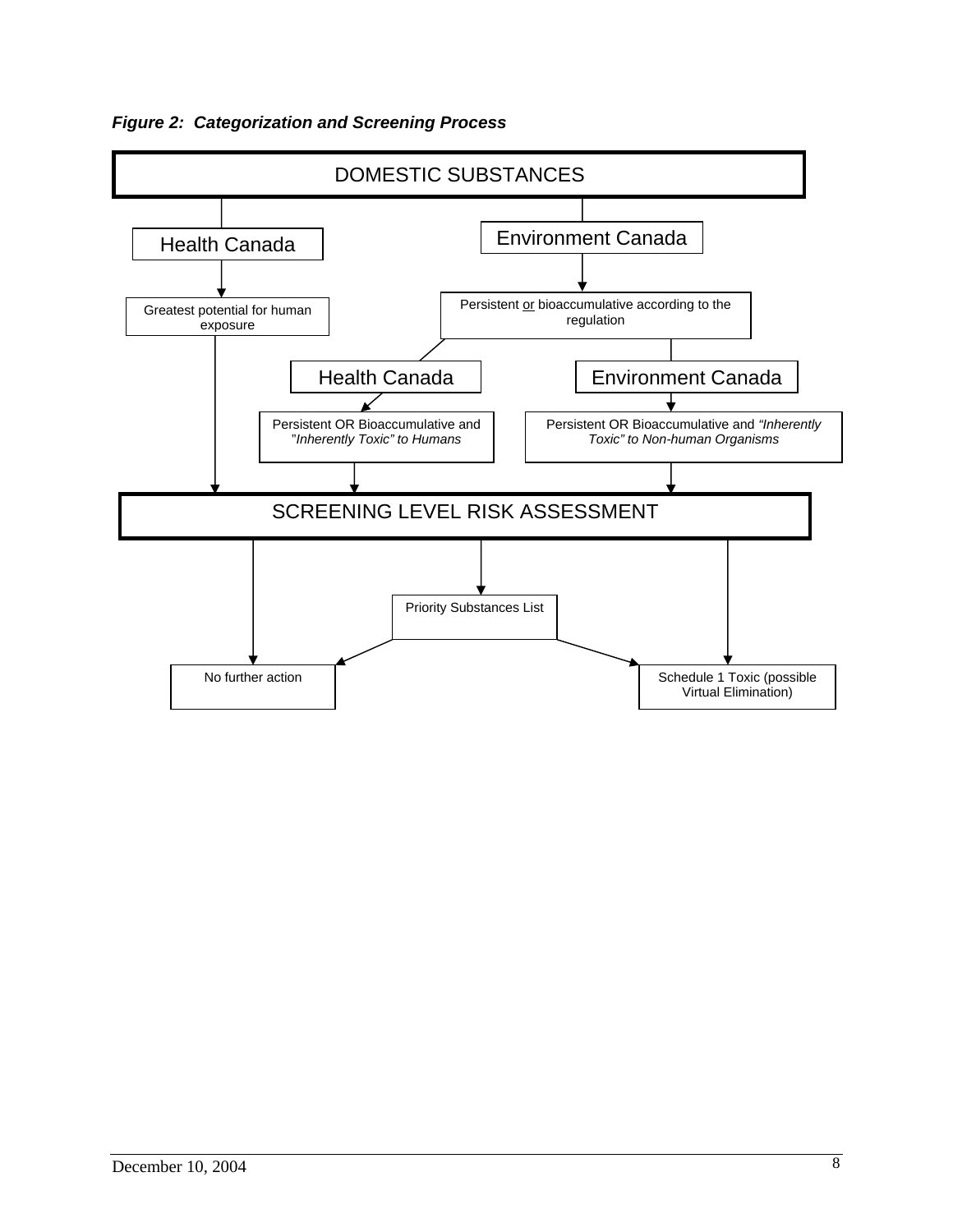### *5.2.3 What is the Priority Substances List?*

The CEPA 1999 Priority Substances List continues to be the method used to focus on those chemicals and other substances that require investigation on a priority and in-depth basis to determine if they are toxic under the Act. Substances can be added to the Priority Substances List when a more comprehensive assessment is required following a screening assessment or review of another jurisdiction's decision. Also, any person may ask the Minister to add a substance to that list. CEPA 1999 requires that the substance be assessed within five years from the date the substance is added to the list.

#### *5.2.4 What is the Review of Decisions of Other Jurisdictions?*

#### *Priority Substances Lists*

 *The first Priority Substances List was established in 1989. Out of the 44 chemicals on the first list, 25 were declared to be toxic under the previous CEPA. The second Priority Substances List of 25 more substances was published in 1995. Out of the 23 assessments published, 18 substances were deemed to be toxic The Ministers of the Environment and Health suspended the assessment period for the other two substances (aluminum compounds and ethylene glycol) in order for Health Canada to collect new or additional information required to assess whether the substances are toxic or capable of becoming toxic.* 

CEPA 1999 calls for cooperating and developing procedures for exchanging information on substances with other governments in Canada and member states of the Organization for Economic Co-operation and Development. When the Minister of the Environment receives information that another government has prohibited or substantially restricted a substance for environmental or health reasons, the Ministers of the Environment and Health are obliged to review the decision. The review determines whether the substance is toxic or capable of becoming toxic in the Canadian environment. In this way, Canada will benefit from a streamlined decision-making process through the sharing of scientific data, the capacity of other governments and efforts by others to develop risk management measures.

### *5.2.5 What are the Outcomes of a Risk Assessment or Review of a Decision by Another Jurisdiction?*

Under CEPA 1999, once the Ministers have conducted a risk assessment of an existing substance under the Priority Substances List, a screening level risk assessment or a review of a decision by another jurisdiction, they must propose one of three measures:

- They may add the substance to the Priority Substances List. Typically, they will do this if they decide that there is a need for a more comprehensive risk assessment.
- They may recommend that the Governor in Council (the federal Cabinet) add the substance to the List of Toxic Substances (Schedule 1) and, if applicable, to the Virtual

#### *What is the List of Toxic Substances?*

 *Substances that meet the definition of toxic under CEPA 1999 can be placed on Schedule 1 of the Act, the List of Toxic Substances. This does not control the substance but allows the Government to proceed with regulations, pollution prevention plans or environmental emergency plans.* 

Elimination List. They will typically add the substance to Schedule 1 if they determine that the substance meets the criteria for "toxic" under the Act and that regulatory or pollution prevention or environmental emergency planning risk management measures should be taken under CEPA 1999.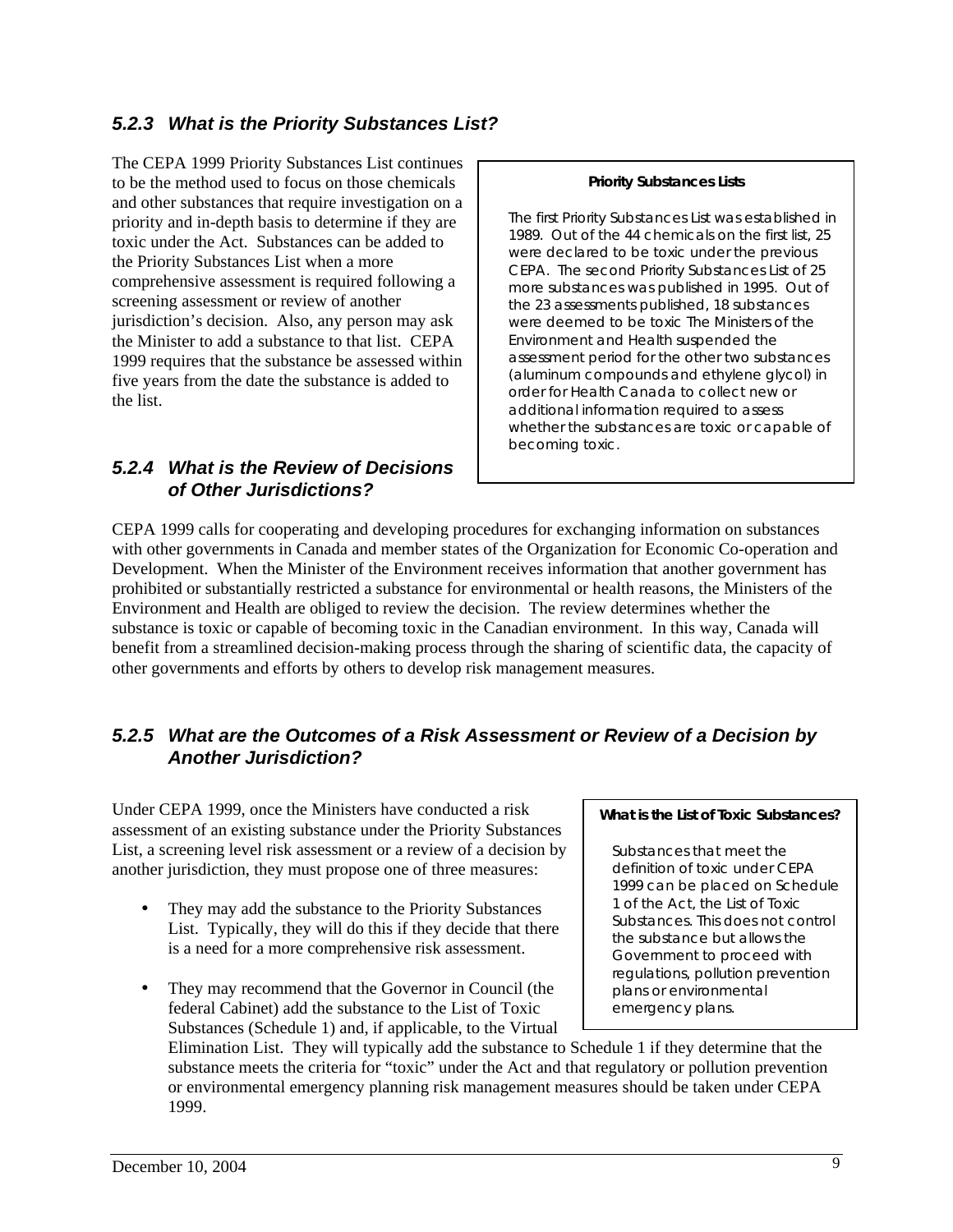• They may propose no further action under CEPA 1999. They will typically do this if they determine that the substance is not "toxic." They also may propose no further action under CEPA 1999 if they determine that the substance is toxic but that actions being taken or about to be taken under other federal acts or by provincial, territorial or Aboriginal governments are sufficient to manage the risks in a timely manner.

### *5.2.6 What are the Other Triggers for Risk Assessment?*

Other assessments may be triggered by information provided by other programs, industry and scientific research. Substances can be added to the List of Toxic Substances based on any assessment process that satisfies the Ministers that a substance is toxic, without having gone through one of the three types of CEPA 1999 assessments already discussed. Any other type of assessment can be used that satisfies the Governor in Council, on the recommendation of the Ministers of Environment and Health, that a substance is toxic. The other types of assessments that have been used in the past to add a substance to the list were based on collaborative efforts nationally or internationally.

CEPA 1999 allows the government to require persons to submit information on substances where a significant new activity for a substance has been identified. A significant new activity is an alternative use of the substance or other activity that results or may result in:

- a significantly greater quantity or concentration of the substance in the environment; or
- a significantly different manner or circumstances of exposure of the environment to the substance.

Significant new activities can apply to existing substances on the Domestic Substances List or new substances. The government assesses the new information on the substance to determine if it is toxic in relation to the significant new activity.

CEPA 1999 requires that persons who obtain new information on a substance that indicates it might be toxic must submit this information to the government.

### *5.2.7 What are the Opportunities for Public Participation?*

Summaries of the assessment conclusions and the proposed measure (no further action, addition to the Priority Substances List, or addition to the List of Toxic Substances) are published in the *Canada Gazette*, Part I for a 60-day public comment period. Interested parties may bring forward additional scientific evidence to support or refute the Ministers' decision or file a notice of objection requesting that a Board of Review be established (see 18.3 for more information). Depending on the nature of the comments received, the Minister of the Environment then determines if further discussions or a Board of Review are warranted.

After taking into account any information provided during this 60-day period, the Ministers publish their final decision in the *Canada Gazette*, Part I. The Gazette notices are published on the CEPA Environmental Registry, a website found at http://www.ec.gc.ca/CEPARegistry.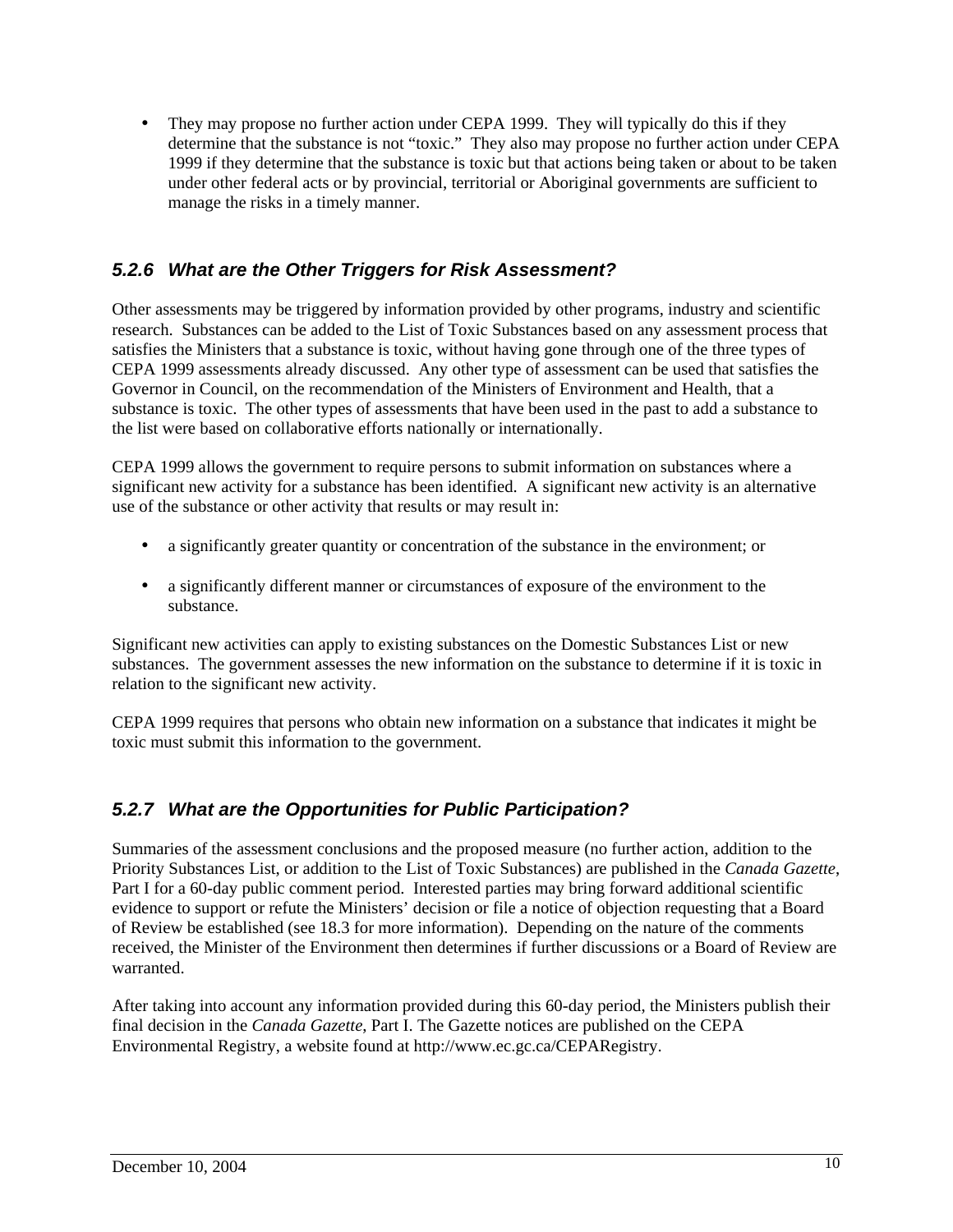## **5.3 How are the Risks Managed?**

#### *5.3.1 What Risk Management Measures are Available?*

Examples of risk management measures under CEPA 1999 for existing substances include regulations, pollution prevention plans, environmental emergency plans, guidelines, codes of practice and administrative agreements. These measures may target any aspect of the substance's life cycle, from the research and development stage through manufacture, use, storage, transport and ultimate disposal. Risk management measures for toxic substances are developed through the Toxics Management Process. For regulations, pollution prevention plans or environmental emergency plans the substance must be on the List of Toxic Substances or in the case of environmental emergency plans be, at least, recommended for addition to the List.

CEPA 1999 provides the authority for various risk management measures:

- Regulations impose restrictions on an activity related to a substance, or set limits on the concentrations of a substance that can be used, released to the environment or be present in a product;
- Pollution prevention plans require the preparation and implementation of a plan outlining actions to prevent or minimize the creation or release of pollutants and waste;
- Environmental emergency plans require persons to prepare and implement a plan regarding the prevention of, preparedness for, response to, and recovery from an environmental emergency;
- Environmental quality objectives recommend qualitative or quantitative goals or purposes for pollution prevention or control of toxic substances. They often recommend ambient environmental quality targets or maximum acceptable levels.
- Environmental codes of practice recommend procedures, practices, or quantities of releases relating to facilities and activities during any phase of development of and operation involving a substance, and any subsequent monitoring activities.
- Environmental quality guidelines can be developed to recommend a concentration for toxic substances in surface water, agricultural water, soil, sediment, and human and animal tissue. Guidelines may also be developed to prevent, prepare for, or respond to an environmental emergency or to restore environmental quality.
- Environmental release guidelines include standards expressed as concentrations or quantities, for the release of substances into the environment from facilities or activities.
- Agreements respecting environmental data and research are usually cooperative arrangements with a provincial, territorial, aboriginal or foreign government or any person respecting the creation, operation, and maintenance of a system for monitoring environmental quality.
- Administrative agreements are usually work-sharing arrangements between the federal government and provincial, territorial, or aboriginal governments or aboriginal peoples respecting the administration of CEPA 1999.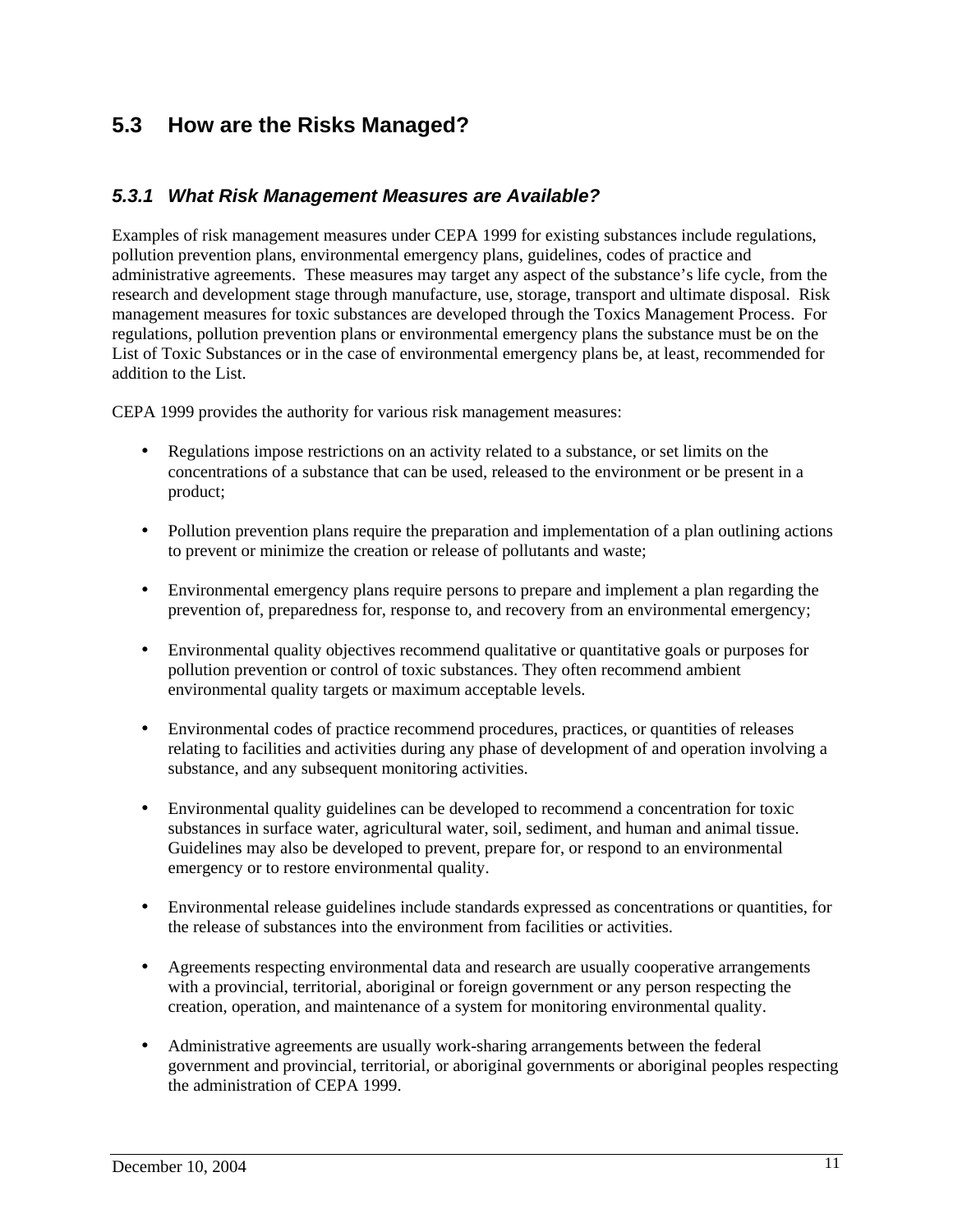In developing risk management measures, the government must give priority to pollution prevention actions. When substances are inherently toxic to humans or non-human organisms, persistent, bioaccumulative, and present in the environment primarily as a result of human activity but are not naturally occurring radionuclides or naturally occurring inorganic substances, then they must be recommended for addition to the List of Toxic Substances. They are also proposed for virtual elimination of releases to the environment and added to the Virtual Elimination List. Virtual elimination is the reduction of releases to the environment of a substance to a level below which its release cannot be accurately measured (the level of quantification). Risk management measures are developed through the Toxics Management Process.

#### *Toxics Management Process*

*Environment Canada is committed to considering the full range of potential preventive and control measures and recognizing other governments' roles when developing strategies to manage toxic substances under CEPA 1999. The National Advisory Committee of CEPA 1999 plays a key role in advising the federal government on activities under the Act and on cooperative, coordinated approaches to the management of toxic substances.* 

*Risk management measures for toxic substances are developed through the Toxics Management Process. This process allows the federal government to meet the obligations set out in CEPA 1999 and ensures that stakeholder consultations are effective. Central to the toxics management process is the development of a risk management strategy. The risk management strategy, which can vary in format, outlines the proposed approach for managing the risks to the environment and human health for a particular toxic substance.* 

*In developing the risk management strategy, Environment Canada and Health Canada identify the sources that pose the greatest risk to the environment and human health, guided by the science in the risk assessment. A risk management objective is then identified for these sources. This objective is usually based on results achieved from the best available processes, products or techniques used by the sector or, in some cases, environmental quality objectives.* 

*Once an objective has been set, the management measures that could achieve the risk management objective for each source are selected. All available tools, including existing management initiatives, are initially considered. These include instruments under CEPA 1999 as well as other risk management tools that are outside of CEPA 1999, including the regulatory provisions of other governments and voluntary approaches. The suite of tools can comprise a combination of measures representing the most feasible options for managing the substance. For a toxic substance that is subject to the time-clock provisions, at*  least one of the risk management measures must be a CEPA 1999 instrument. For example, there may be *cases in which a new regulation or pollution prevention plan under CEPA 1999 would be the best option for addressing risks posed by one source and would satisfy the time clock requirements of CEPA 1999, while provinces, territories or aboriginal governments may be better situated to address another source, and an existing voluntary agreement may sufficiently address yet another source.* 

### *5.3.2 What are CEPA 1999's Time-Clock Provisions?*

For a substance found to be toxic through a Priority Substances List assessment, a screening assessment, or the review of a decision by another jurisdiction, and when that substance has been proposed for addition to the List of Toxic Substances, a proposed regulation or instrument establishing "preventive or control actions" for managing the substance must be developed with 24 months. The proposal is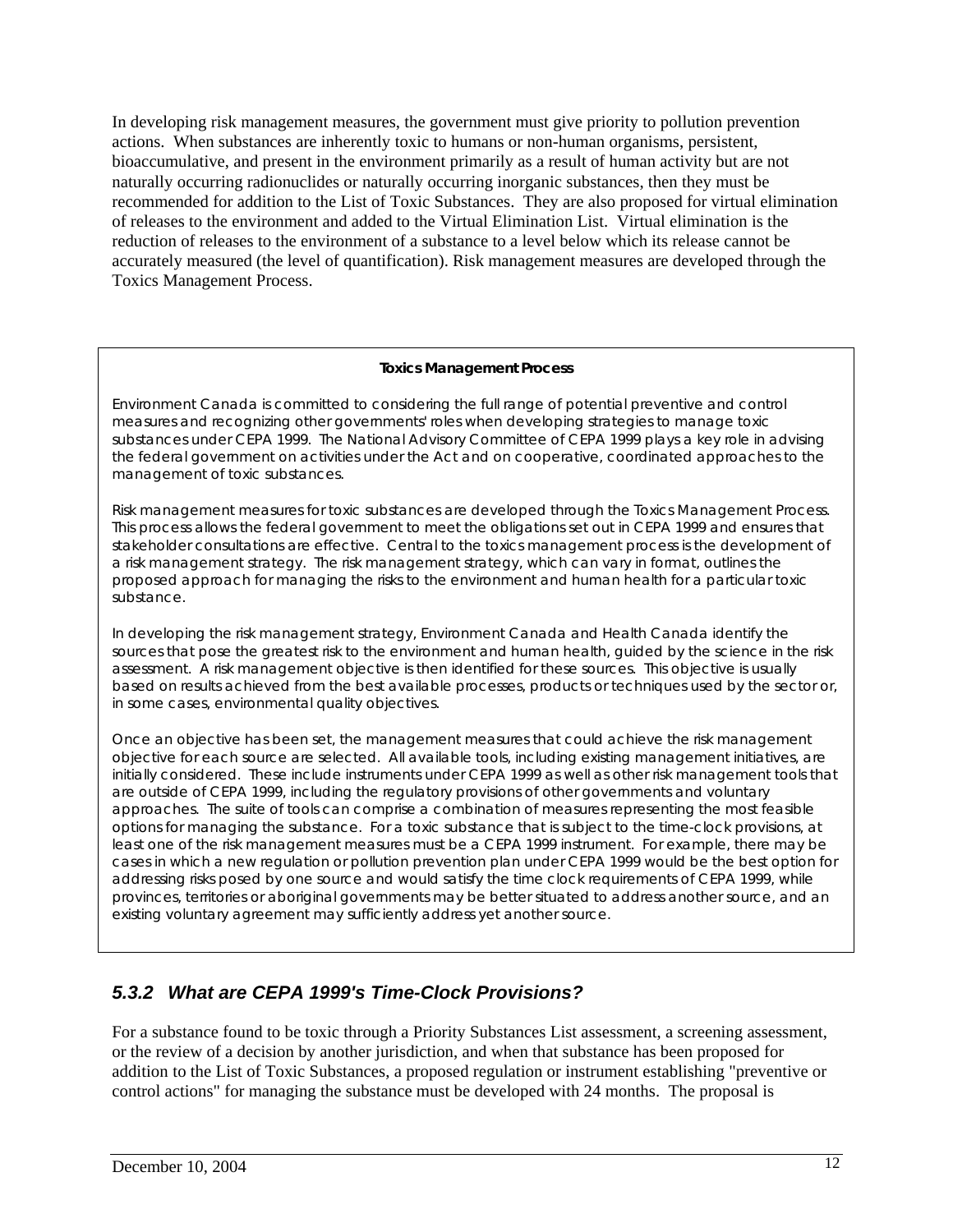published in the *Canada Gazette,* Part I, for a 60-day comment period. Once proposed, the Ministers have a further 18 months to finalize the regulation or instrument. The Gazette notices are also published on the CEPA Environmental Registry website.

For a risk management instrument to satisfy CEPA 1999's requirements, it must not simply be made under a provision of CEPA 1999 but must also pass the "legal test" of establishing preventive or control actions that reduce or eliminate the risks to the environment or human health. Each instrument is assessed on a case-by-case basis to determine whether this requirement is met.

The time clock provisions do not apply to substances added to the List of Toxic Substances on the basis of assessments that are not the formal CEPA 1999 assessments (i.e. through assessments other than Priority Substances List assessment, a screening assessment, or the review of a decision by another jurisdiction). However, all of the risk management processes, tools and instruments available to the government for toxic substances described above are also available when substances are listed in this manner.

### *5.3.3 What are the Opportunities for Public Participation?*

Within the Toxics Management Process, the government may hold preliminary consultations with the most affected stakeholders during the development of the risk management strategy.

CEPA 1999 also provides formal opportunities for public participation during the risk management stage. Proposed instruments are published in the *Canada Gazette*, Part I for a 60-day comment period and on the CEPA Environmental Registry. Interested parties can provide comments on the proposed regulation or instrument or file a notice of objection requesting that a Board of Review be established. A Board of Review inquires into the nature and extent of the danger posed by the substance that is the subject of the order or the proposed instrument or regulation (see section 18.3 for more information). Depending on the nature of the comments received, the Minister of the Environment then determines if further discussions or a Board of Review are warranted.

After taking into account any information provided during this 60-day period, the Ministers publish the final instrument in the *Canada Gazette*, Part I or II depending on whether the measure consists of a regulation or other instrument, as well as on the CEPA Environmental Registry.

## **5.4 How are Exports of Substances Managed?**

CEPA 1999 provides the authority to establish an Export Control List (Schedule 3 of the Act) containing substances whose export is controlled because their use in Canada is prohibited or severely restricted or because Canada has accepted, through an international agreement, to control their export. Prohibited substances can be exported only if they are to be destroyed or if the export is in compliance with regulations. Regulations can be made addressing:

- prohibitions on export;
- conditions under which an export may be made;
- the type of information to be provided to the Minister with respect to the export; and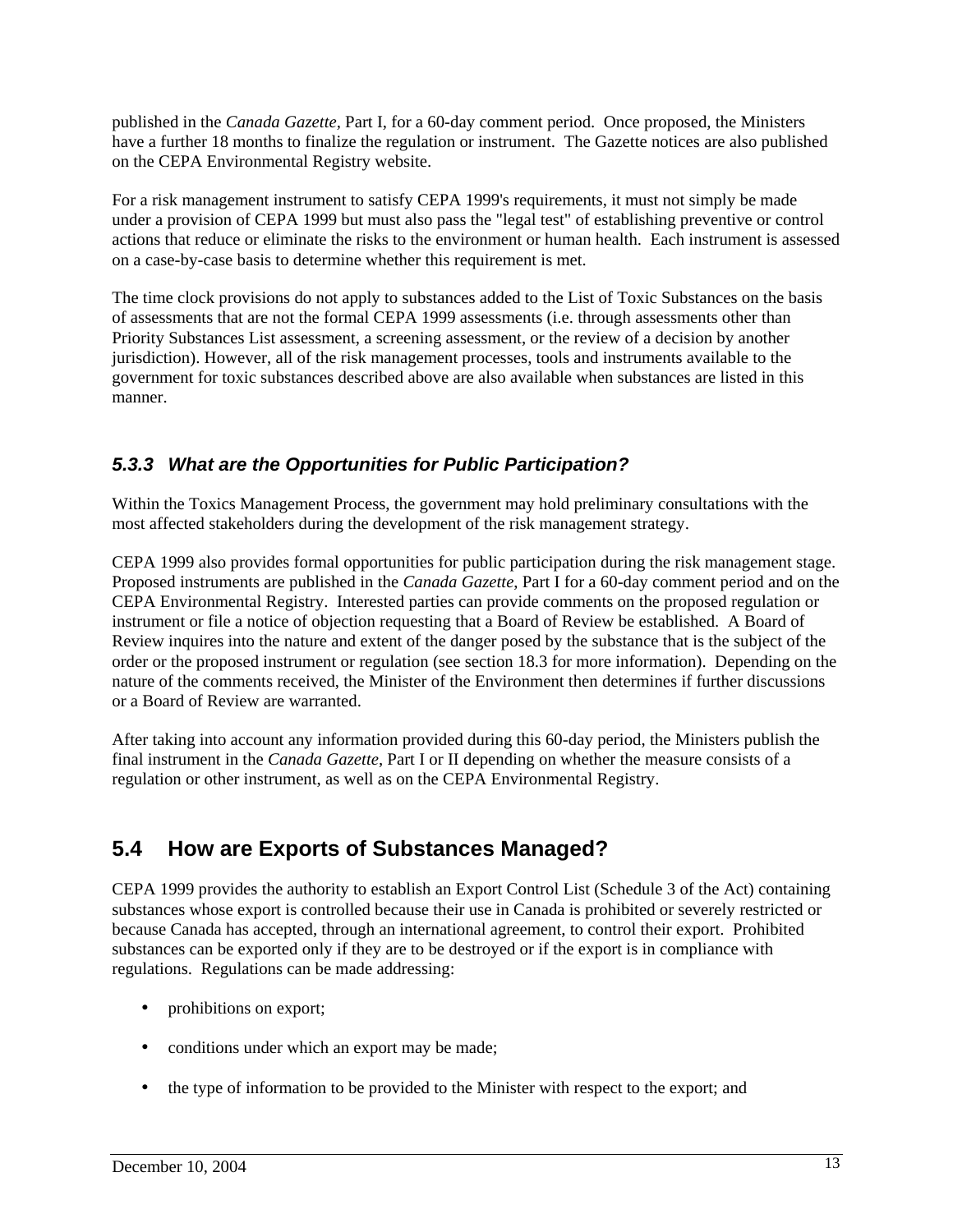• the type of information to accompany an export and to be kept by the exporter.

Details concerning these exports are made public through the CEPA Environmental Registry website. These provisions of CEPA 1999 allow the federal government to ratify the *Rotterdam Convention on Prior Informed Consent Procedure for Certain Hazardous Chemicals and Pesticides in International Trade*.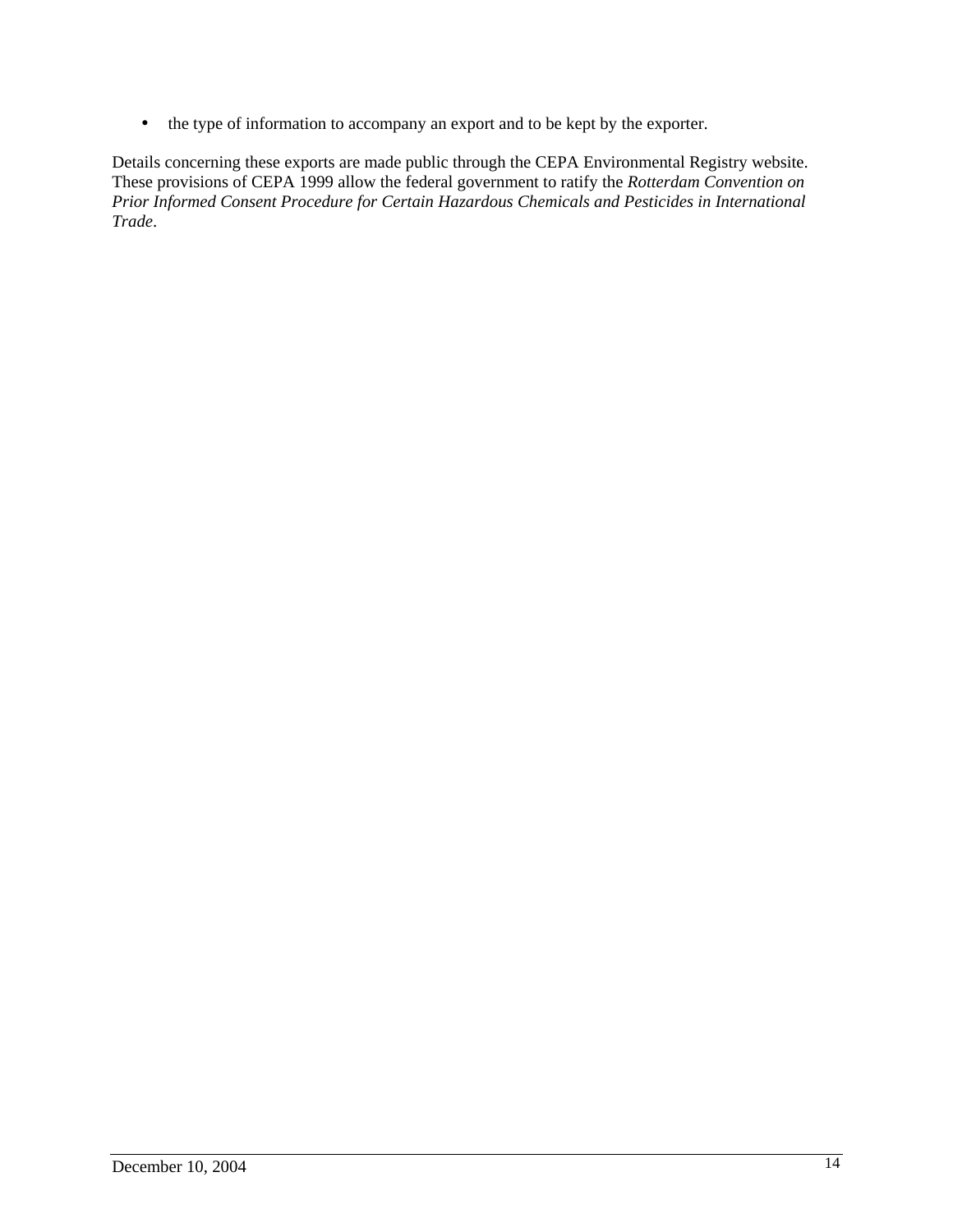## **6 New Substances**

## **6.1 What are New Substances?**

CEPA 1999 ensures that no new substances are introduced into the Canadian marketplace before they have been assessed to determine whether or not they are toxic or capable of becoming toxic to the environment or human health. Substances that are not on the Domestic Substances List are considered to be new to Canada and must be notified. New substances that are accepted as being in commercial use internationally are listed on the Non-Domestic Substances List. Substances on the Non-Domestic Substances List must also be notified, but are subject to lesser information requirements. New substances cannot be manufactured or imported until:

- the Minister has been notified prior to manufacturing or importation of the substance;
- relevant information needed for an assessment of its potential toxicity has been provided to the Minister and the appropriate fee has been paid; and
- the period for assessing the information (as set out in regulations) has expired

The risks of substances determined to be or suspected of being toxic or capable of becoming toxic may be managed, as necessary, through conditions or prohibitions imposed on their import or manufacture.

 If these notification and assessment requirements are met by another federal Act, then the CEPA 1999 requirements do not apply. This means that CEPA 1999 in effect acts as a "safety net"—unless new

#### *What is the Non-Domestic Substances List?*

*The Non-Domestic Substances List is an inventory of substances that are not on the Domestic Substances List but are accepted as being in commercial use internationally. The list is based on the United States Environmental Protection Agency's Toxic Substances Control Act Chemical Substances Inventory, and contains more than 58 000 entries.* 

substances fall under other Acts that are specifically listed in Schedule 2 regarding chemicals and polymers, CEPA 1999 requirements will apply to all new substances. Federal Acts and regulations currently listed on Schedule 2 are the *Pest Control Products Act, Feeds Act* and *Fertilizers Act,* as well as their regulations.

## **6.2 How are the Risks Assessed?**

Anyone interested in manufacturing or importing a new substance will be required to provide specific information for risk assessment purposes. Importers or manufacturers may also be required to provide information on "significant new activities," where a substance's exposure may change significantly based on factors such as new uses or volume of use (see Section 6.4).

Environment Canada and Health Canada evaluate new substances for risks to the environment and human health. A new substance assessment results in one of the following outcomes: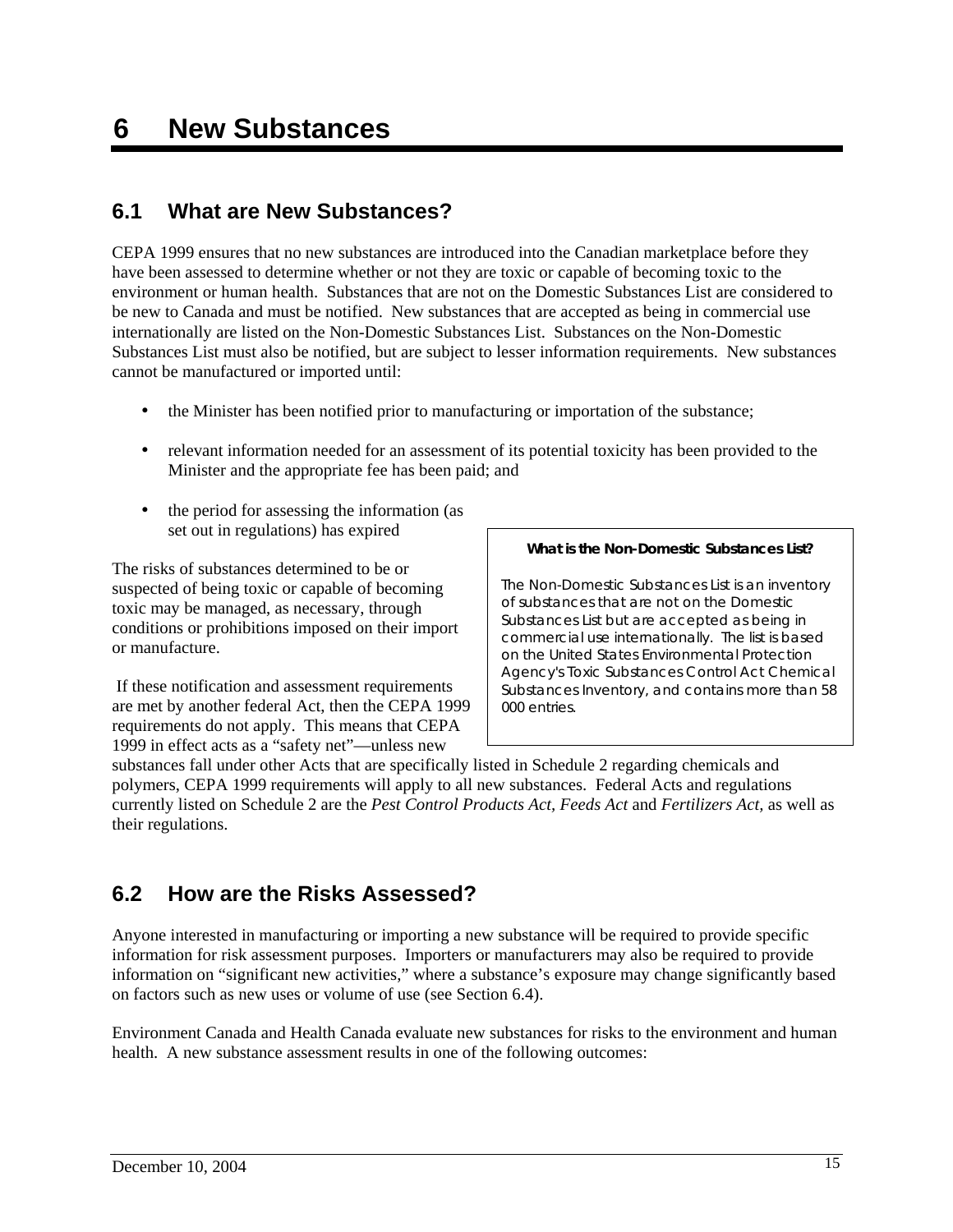- if the substance is not suspected to be toxic, the notifier may import or manufacture the substance after the assessment period has expired;
- if the substance is suspected of being toxic or becoming toxic, the government may take risk management measures;
- if the substance is not suspected of being toxic but a significant new activity could result in the substance becoming toxic, the substance can be subject to re-notification under certain conditions.

## **6.3 How are the Risks Managed?**

The government can take the following risk management measures for new substances that are toxic or suspected to be toxic:

- permit the manufacture or import of the substance subject to specified conditions;
- prohibit the manufacture or import of the substance for a period not exceeding two years unless replaced by a regulation; or
- prohibit the manufacture or import of the substance until additional information or test results have been submitted and assessed.

The government must undertake these risk management measures and publish them in the *Canada Gazette*, Part I before the expiration of the assessment period. The Gazette notices are also made public on the CEPA Environmental Registry website.

## **6.4 What is a Significant New Activity?**

A significant new activity is an alternative use of a substance or other activity that results or may result in:

- a significantly greater quantity or concentration of the substance in the environment; or
- a significantly different manner or circumstances of exposure to the substance.

If there is a suspicion that a significant new activity in relation to the substance may result in the substance becoming toxic, the substance can be subject to a Significant New Activity Notice. The Notice communicates the criteria under which the government must be re-notified. The government assesses the new information on the substance to determine if it is toxic in relation to the significant new activity. Significant new activities can apply to existing substances on the Domestic Substances List or to new substances.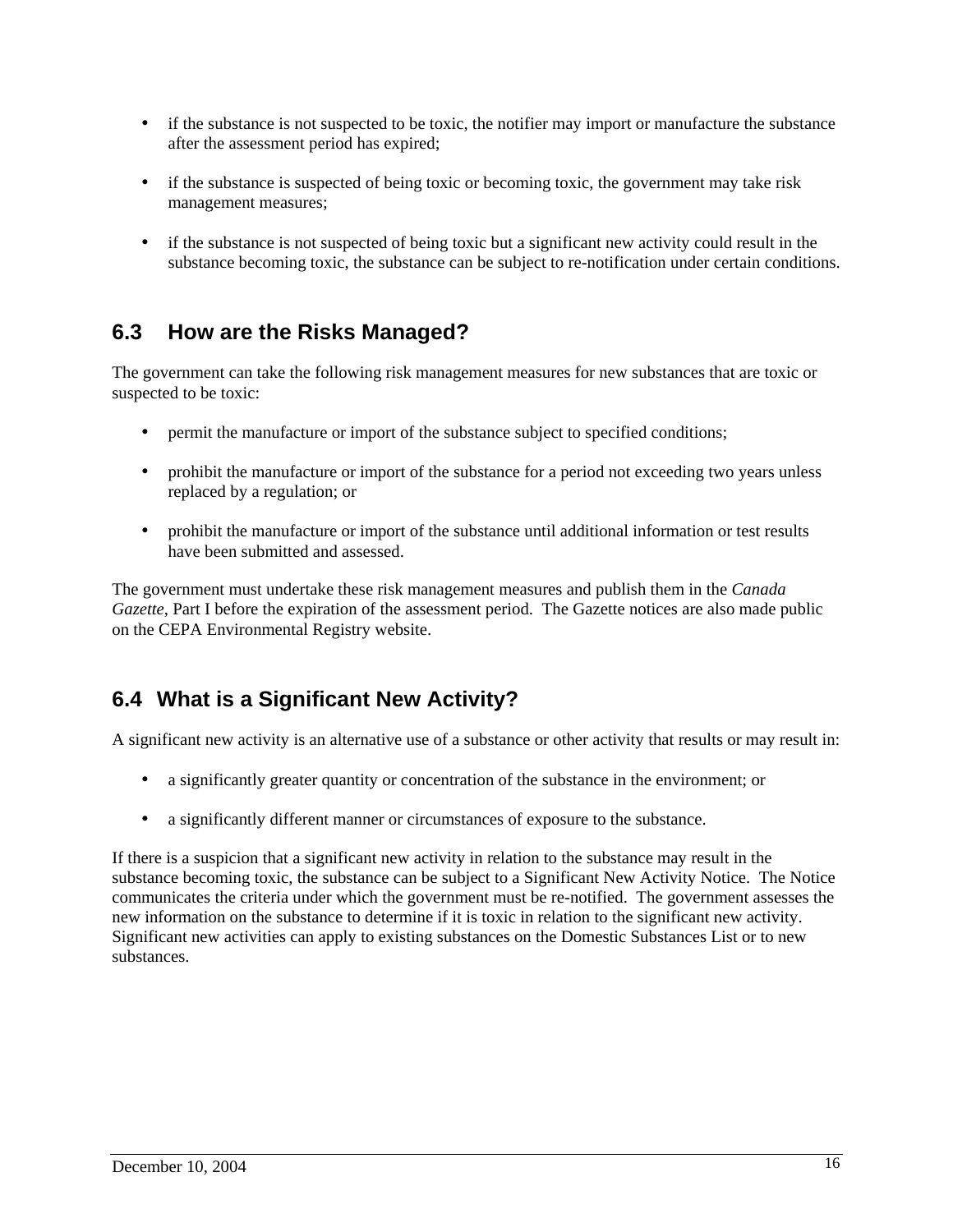# **7 Animate Products of Biotechnology**

Animate products of biotechnology (living organisms) are dealt with under a separate part of CEPA 1999, which mirrors the new substances requirements but with some differences to account for the special characteristics of living organisms. Important differences from the way chemicals and polymers are handled as new substances include recognition that:

- quantity thresholds or limitations used for chemicals and polymers are not relevant for notification of new organisms because organisms are capable of reproduction; and
- special regulation-making powers allow for implementing international agreements and respecting the safe and effective use of living organisms in pollution prevention.

Notification and assessment requirements are met by another federal Act, then the CEPA 1999 requirements do not apply. This means that CEPA 1999 in effect acts as a "safety net"—unless new substances fall under other Acts that are specifically listed in Schedule 4 regarding animate products of biotechnology, CEPA 1999 requirements will apply to all new animate products of biotechnology. Federal Acts and regulations currently listed on Schedule 4 are the *Pest Control Products Act,* the *Fertilizers Act,* the *Feeds Act*, the *Seeds Act* and the *Health of Animals Act*, as well as the Regulations under those Acts.

There are currently 35 living organisms listed on the Domestic Substances List.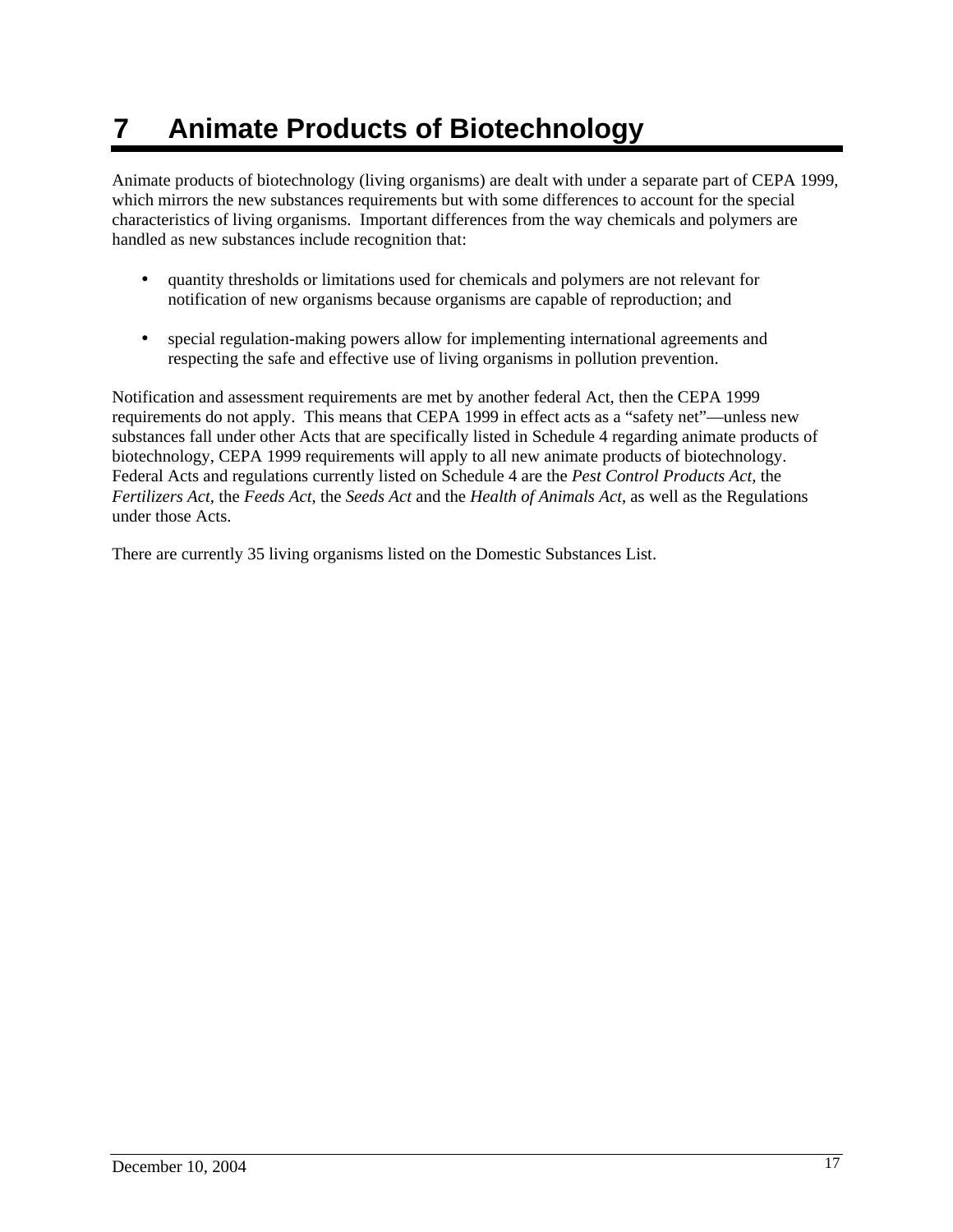## **8.1 Land-Based Sources of Marine Pollution**

### *8.1.1 What are Land-based Sources of Marine Pollution?*

The major threats to the health, productivity and biodiversity of the marine environment result from human activities on land in coastal areas and further inland. About 80% of the pollution load in the oceans originates from land-based activities. This includes wastes and run-off from municipal, industrial and agricultural activities, as well as deposits from the atmosphere. These contaminants affect the most productive areas of the marine environment, including estuaries and nearshore coastal waters. The marine environment is also threatened by physical alterations of the coastal zone, including destruction of habitats of vital importance to maintain ecosystem health. The impacts from land-based activities include closures of shellfish growing areas, degraded beaches, destroyed habitat and contaminated sites.

### *8.1.2 Who Protects Canada's Marine Environment?*

The protection of the marine environment in Canada is a responsibility shared by all levels of government. The CEPA 1999 provisions are intended to complement existing regulatory measures and supplement the authority that exists in other federal, provincial, territorial and aboriginal government laws.

### *8.1.3 How is CEPA 1999 Used to Manage Land-based Sources of Marine Pollution?*

CEPA 1999 provides the authority to issue non-regulatory objectives, guidelines and codes of practice to prevent and reduce marine pollution from land-based sources. This is done after consultation with other affected governments.

Keeping in mind the shared responsibility and cost-effectiveness of building on existing programs, Environment Canada, Fisheries and Oceans Canada, and the provinces and territories developed a National Programme of Action for the Protection of the Marine Environment from Land-based Activities. As a national framework and plan, the Programme provides an assessment of the state of Canada's coastal and marine environment and identifies the management objectives strategies and priority actions that need to be implemented.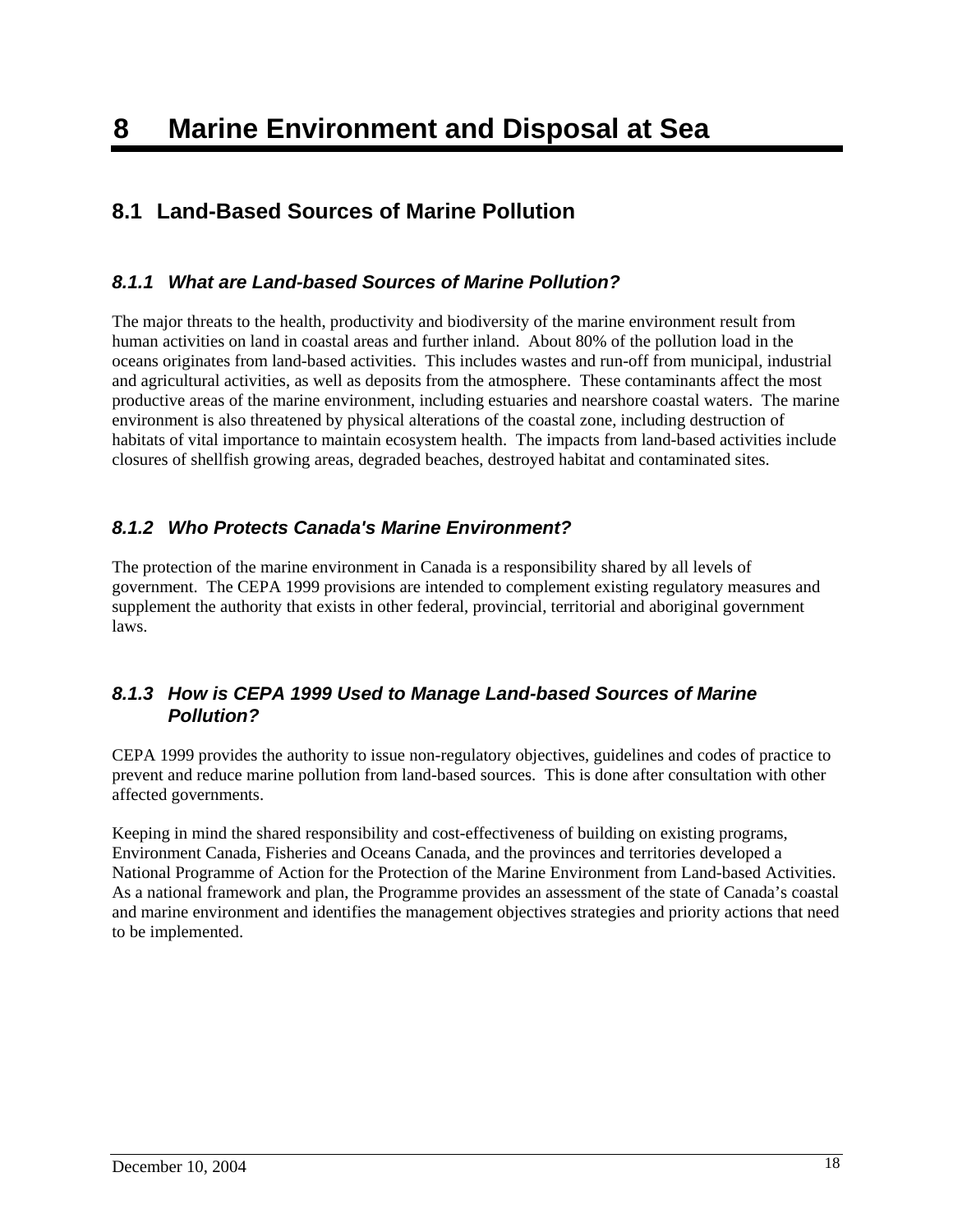## **8.2 Disposal at Sea**

#### *8.2.1 What is Disposal at Sea?*

Each year in Canada, two to three million tonnes of material is disposed of at sea. Most of this is material dredged from ocean floors that must be moved to keep shipping channels and harbours clear for navigation and commerce. CEPA 1999 covers the disposal of certain substances at sea from ships, aircraft, platforms or other structures. Discharges from land-based facilities or from normal ship operations are not considered disposal at sea, but are subject to controls under other Acts.

#### *8.2.2 How is CEPA 1999 Used to Manage Disposal at Sea?*

CEPA 1999 prohibits the disposal of wastes and other matter at sea within Canadian jurisdiction and by Canadian ships in international waters and waters under foreign jurisdiction, unless the disposal is done under a permit issued by the Minister. Permits typically govern timing, handling, storing, loading, placement at the disposal site and monitoring requirements. Permits are published in the *Canada Gazette*, Part I and on the CEPA Environmental Registry website. The permit system allows Canada to meet international obligations under the *London Convention, 1972* and the *1996 Protocol to the Convention*.

Only those substances listed in Schedule 5 of CEPA 1999 may be considered for disposal at sea. These include dredged material, fisheries waste, ships, inert geological matter, uncontaminated organic matter and bulky substances that are primarily composed of iron, steel, concrete or other similar matter. Incineration at sea is banned except under emergency situations or if it is waste generated on board the ship or structure.

Permits are granted on a case-by-case basis after an application and review process. Applicants for a disposal at sea permit must provide detailed disposal data, proof that the applicant published a notice of intent in a local newspaper, any required samples and analyses and payment of fees. Applicants must also comply with the Assessment of Waste or Other Matter in Schedule 6 of CEPA 1999, which requires consideration of other disposal options, such as recycling and means to prevent or reduce the generation of waste. A permit for disposal at sea will be approved only if it is the environmentally preferable and practical option. Permits are not granted if practical opportunities are available to recycle or reuse the material.

Once a permit is issued, Environment Canada conducts periodic inspections during disposal operations to ensure compliance with the permit's conditions. After disposal operations are completed, monitoring studies are conducted at selected sites to verify that permit conditions were met and that scientific assumptions made during the permit review process were correct and sufficient to protect the environment. Results of the monitoring studies are considered in future permit assessments.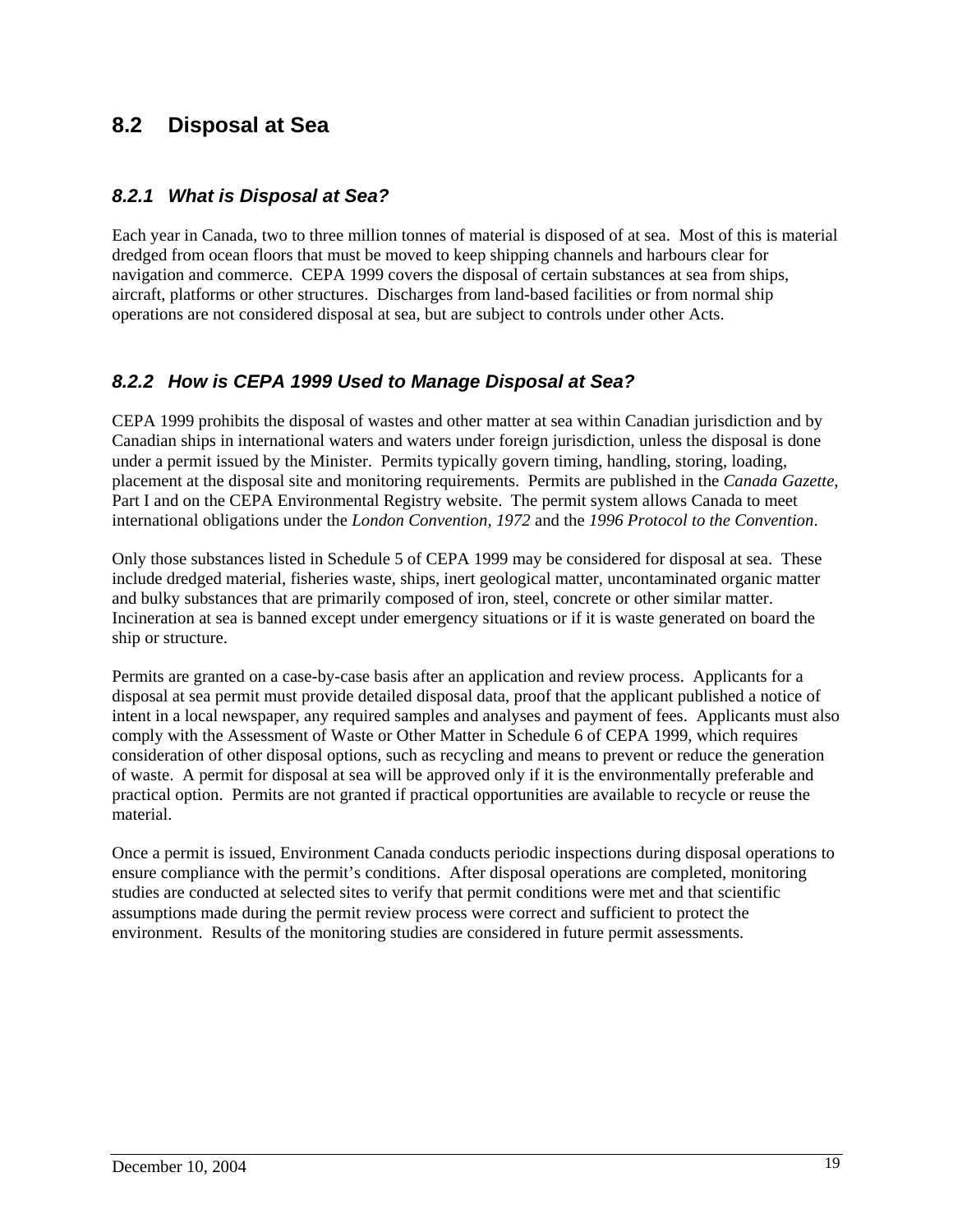## **9.1 What are Emissions from Transportation?**

Transportation is the largest source of air pollution in Canada. The use of internal combustion engines to power vehicles and equipment results in a number of smog-causing pollutants, including nitrogen oxides, volatile organic compounds, particulate matter and carbon monoxide. Fuels that are burned in cars, trucks and in stationary equipment also contain sulphur. These substances are directly related to major adverse impacts on the environment and health of Canadians.

The use of internal combustion engines for off-road vehicles, lawn and garden equipment and other machines similarly causes air pollution. The contribution to air pollution from these sources has become more prominent as road vehicles meet ever-tighter emission standards.

Pollutant emissions can be effectively controlled through improvements to fuel quality and through stringent vehicle and engine emission standards. With authorities to control both fuel and vehicle emissions in CEPA 1999, there are better opportunities to ensure that a system approach is taken.

## **9.2 How is CEPA 1999 Used to Manage Fuels?**

CEPA 1999 includes provisions to control the quality of fuels. It provides for maximums, minimums or a range of characteristics to be set, and also allows for a performance-based approach to fuel standards.

Other provisions in CEPA 1999 permit flexibility in the authority to make regulations covering, for example, different sources of fuels, the place or time of their use and the fuel's effect on the operation of emissions control equipment. There are also provisions for a "national fuels mark," a trademark that could be used to promote a national standard for fuels where certain characteristics may be desirable.

## **9.3 How is CEPA 1999 Used to Manage Emissions from Vehicles, Engines and Equipment?**

CEPA 1999 incorporates responsibility for regulating emissions from on-road vehicles that were previously contained in the *Motor Vehicle Safety Act* and its regulations and administered by Transport Canada. In addition, CEPA 1999 allows for regulating emissions from engines used in off-road applications. Examples include spark-ignition (gasoline) engines used in lawnmowers, chainsaws, light industrial machines, outboard motors and off-road recreational vehicles as well as compression ignition (diesel) engines used in construction, industrial, farm and forestry machines. The authority for regulating emissions from engines used to power large marine vessels, aircraft and trains are covered under separate federal legislation administered by Transport Canada.

The main objective is to reduce the contribution of on-road and off-road vehicles and engines to air pollution in Canada through the development and implementation of regulated emission performance standards for vehicles, engines and equipment manufactured in Canada and imported into Canada. The Act provides for the adoption of emission regulations from other countries, including those in the United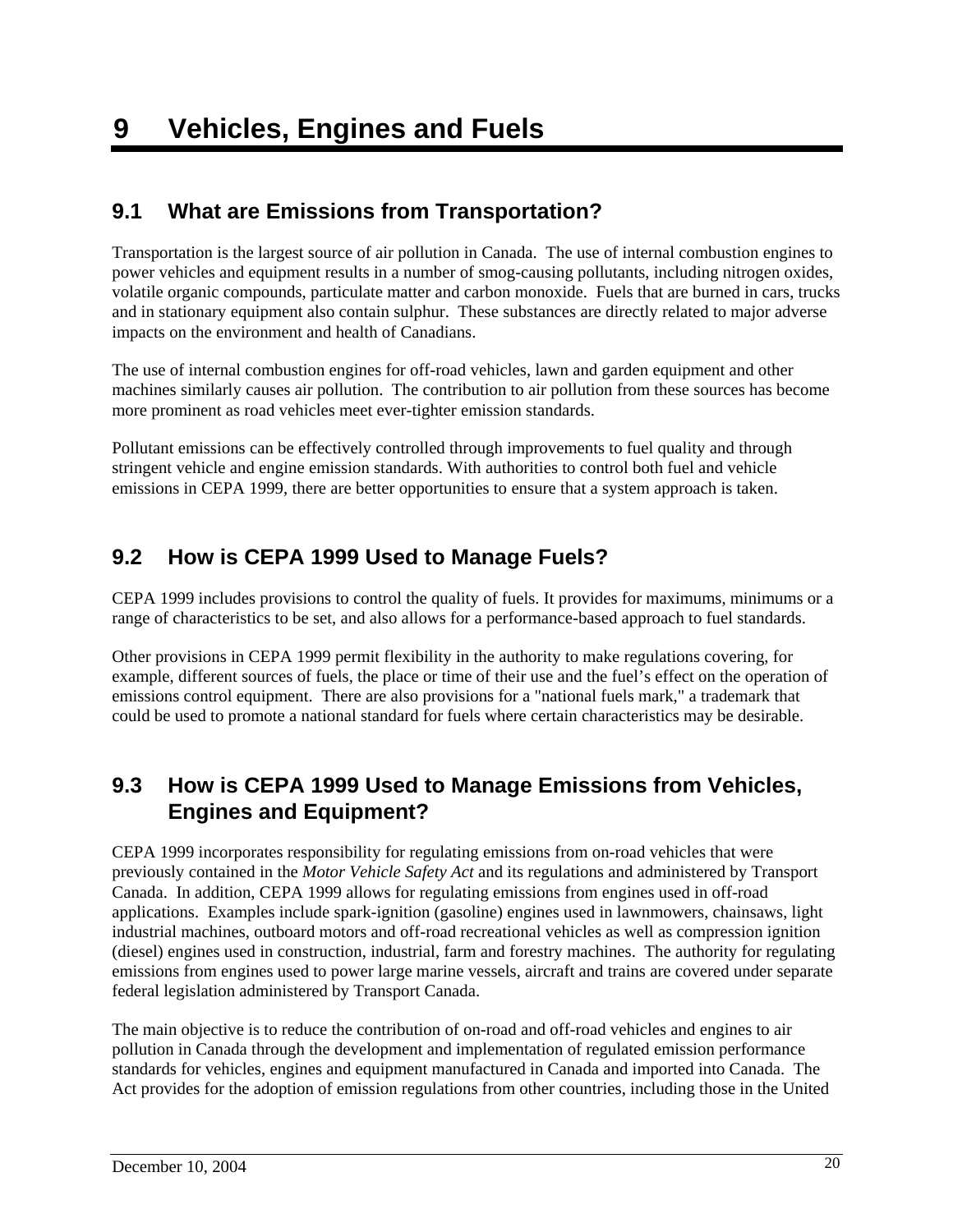States, which have the most progressive emission standards for vehicles and engines. This approach provides for harmonized products in North America and combined environmental and economic benefits.

CEPA 1999 also provides for a "national emissions mark," which can be used to show that vehicles, engines and equipment meet emissions standards. Companies are not permitted to import into or to transport within Canada or sell any prescribed vehicles, engines or equipment that do not have a national emissions mark or do not meet prescribed requirements.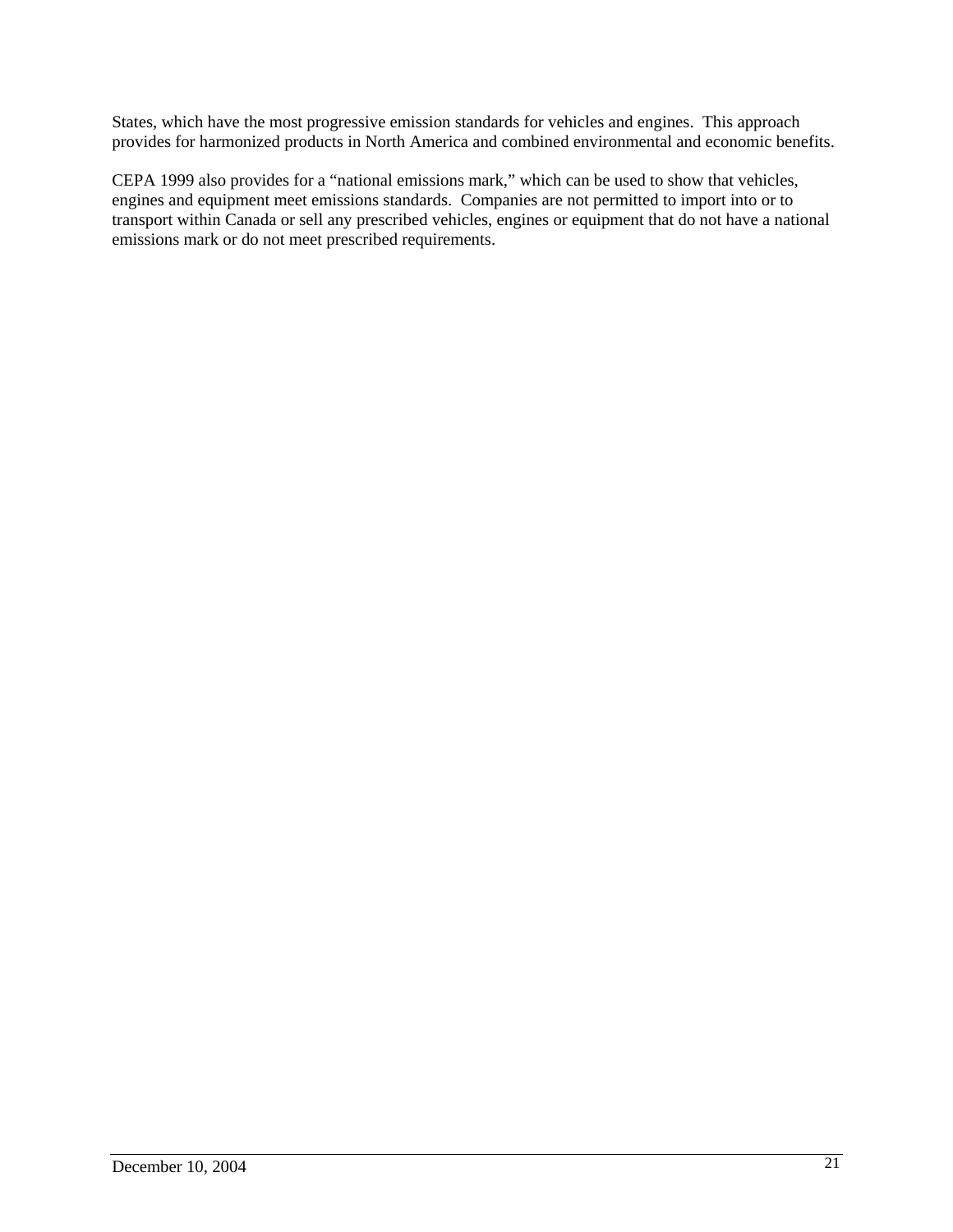## **10.1 What is Hazardous Waste?**

Hazardous waste includes a wide range of residues from industrial production including used solvents, acids and bases, leftovers from oil refining and the manufacture of chemicals and metal processing. Several common consumer products, including old car batteries and oil-based paints are also hazardous once they are discarded. The nature and concentration of certain chemicals in many wastes makes them potentially hazardous to the environment and human health. They have characteristics such as flammability, toxicity and corrosivity. They may represent an immediate danger, such as ability to burn skin on contact, or longer-term environmental or human health risks due to accumulation and persistence of toxic substances in the environment.

Every year, approximately six million tonnes of hazardous waste are produced in Canada. Imports of hazardous waste total about 417 000 tonnes, of which approximately 55% is destined for recycling. Exports of hazardous wastes total about 320 000 tonnes, of which approximately 65% destined for recycling. Until ways can be found to avoid creating hazardous waste, it must be managed in a way that minimizes risks to the environment and human health.

## **10.2 How is CEPA 1999 Used to Manage Hazardous Waste?**

Under CEPA 1999, transboundary movements (imports, exports, or transits across provincial or territorial borders) of hazardous wastes or hazardous recyclable materials cannot take place unless the Minister is notified and a permit is issued. The prior informed consent of the countries of transit and destination are required. Shipments are also tracked from point of origin to destination. Notification information is made public in the *Canada Gazette*, Part I and on the CEPA Environmental Registry website. These provisions allow for the implementation of Canada's obligations under three international agreements:

- *the Basel Convention on the Control of Transboundary Movements of Hazardous Wastes and Their Disposal;*
- the Organisation for Economic Cooperation and Development's *Decision of the Council concerning the Control of Transboundary Movements of Wastes Destined for Recovery Operations C(2001)107/Final;* and
- the *Canada-United States Agreement on the Transboundary Movement of Hazardous Waste*.

CEPA 1999 provides additional authority to:

- define hazardous waste and hazardous recyclable material, which will enable progress towards a federal-provincial-territorial harmonized approach to the management of hazardous waste and hazardous recyclable material;
- regulate exports and imports of prescribed non-hazardous wastes destined for final disposal (e.g., municipal solid wastes);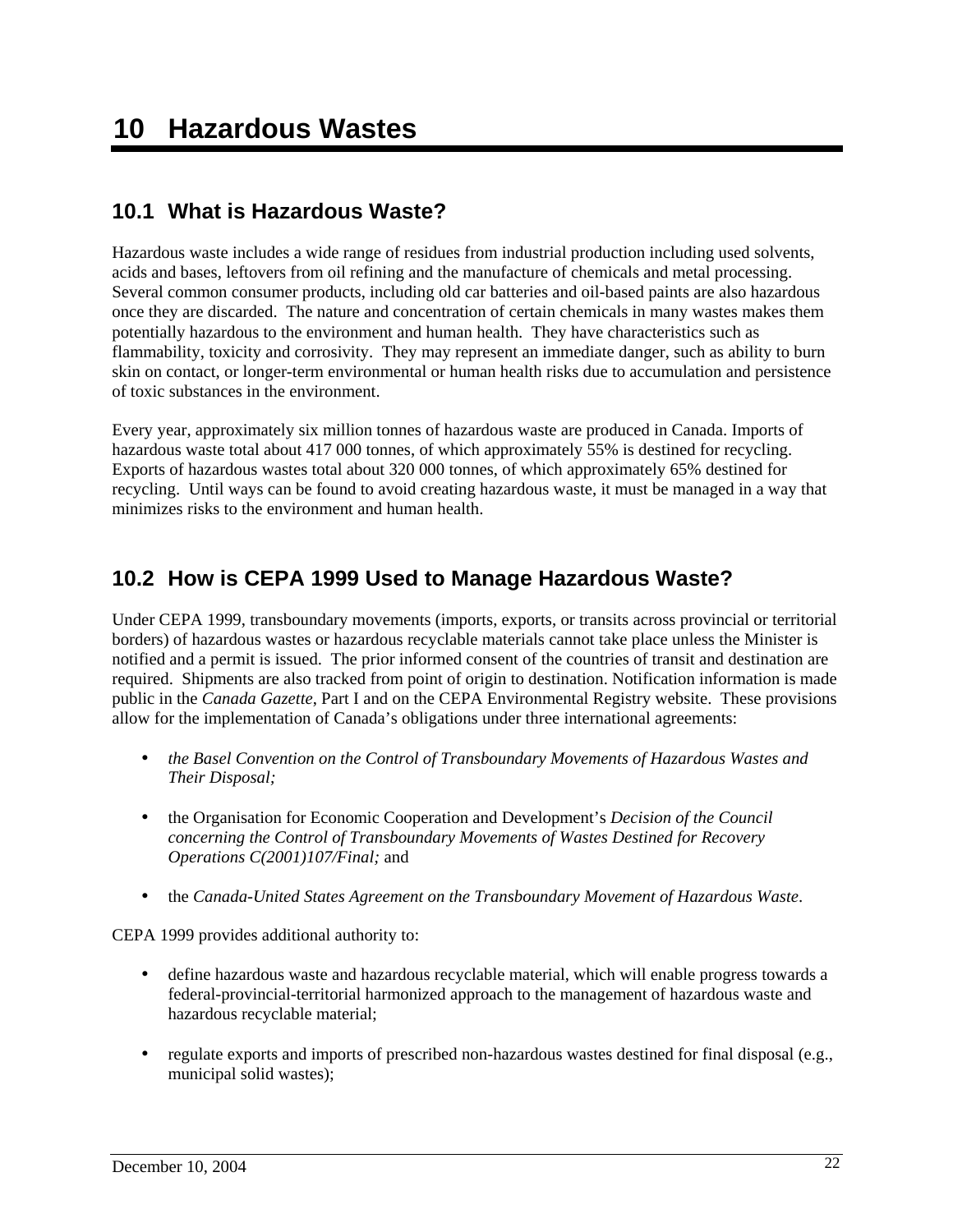- develop environmentally sound management criteria to consider prior to refusing to issue an export, import and transit permit, to form an opinion as to whether the hazardous waste or hazardous recyclable material will be managed in a manner that will protect the environment and human health;
- require exporters of hazardous wastes to develop and implement reduction plans for exports of waste destined for final disposal; and
- control interprovincial movements of hazardous wastes and hazardous recyclable materials.

The Minister may also issue a Permit of Equivalent Level of Environmental Safety for export, import and transit of hazardous wastes, hazardous recyclable material or prescribed non-hazardous waste being sent for final disposal, or for interprovincial movement of hazardous waste and hazardous recyclable material. By these permits, the Minister can vary or set aside provisions of regulations governing these activities if satisfied that the level of environmental safety under the permit will be equivalent to what would have been achieved under the regulations.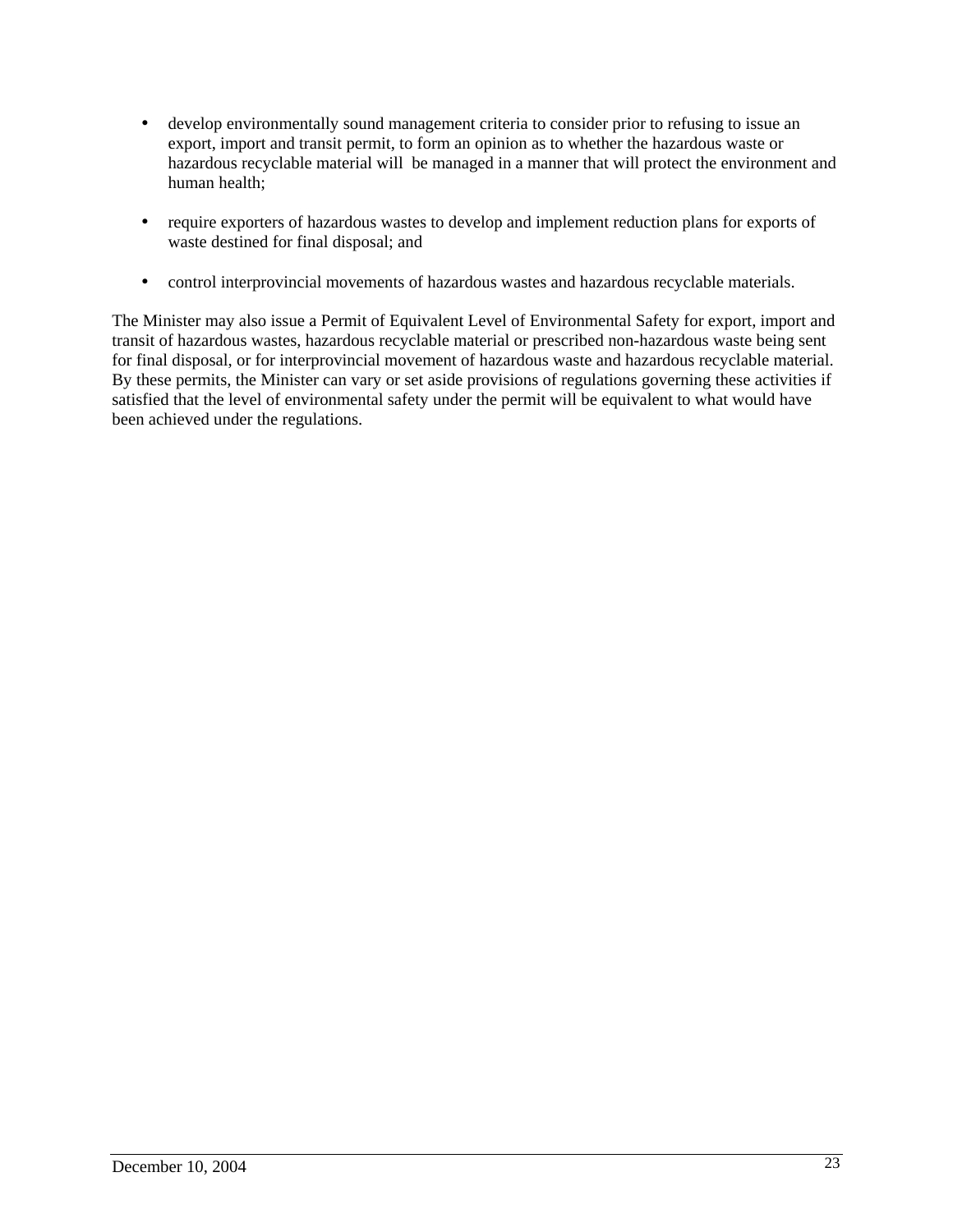## **11.1 International Air and Water Pollution**

The international air and water pollution provisions allow the Minister to address Canadian sources that pollute or may pollute the air or water in another country or where that pollution violates an international agreement binding on Canada. This section addresses any type of release of substances that contributes to international air or water pollution, not just those that may have been determined to be toxic. Before using the powers in this division, the Minister must first consult with the provincial, territorial or aboriginal government responsible for the area in which the pollution source is located. This consultation will determine if that government is willing or able to address the problem. If that government is not willing or able to take action, the Minister must take action to reduce or prevent the pollution including:

- requiring pollution prevention planning;
- recommending the making of regulations; or
- issuing an interim order for emergency situations.

## **11.2 Nutrients**

Nutrients, as defined in CEPA 1999, are substances that promote the growth of aquatic vegetation. CEPA 1999 provides authority to regulate nutrients that degrade or have a negative impact on an aquatic ecosystem, such as nutrients contained in cleaning products and water conditioners. CEPA 1999 prohibits the manufacture for use, sale or import of a cleaning product or water conditioner that contains a prescribed nutrient in a concentration or quantity that exceeds the regulated limit. For example, the level of phosphates in laundry detergent is currently regulated under CEPA 1999. CEPA 1999, however, cannot be used to regulate sources of nutrients already regulated under other federal Acts that provide sufficient protection of the environment.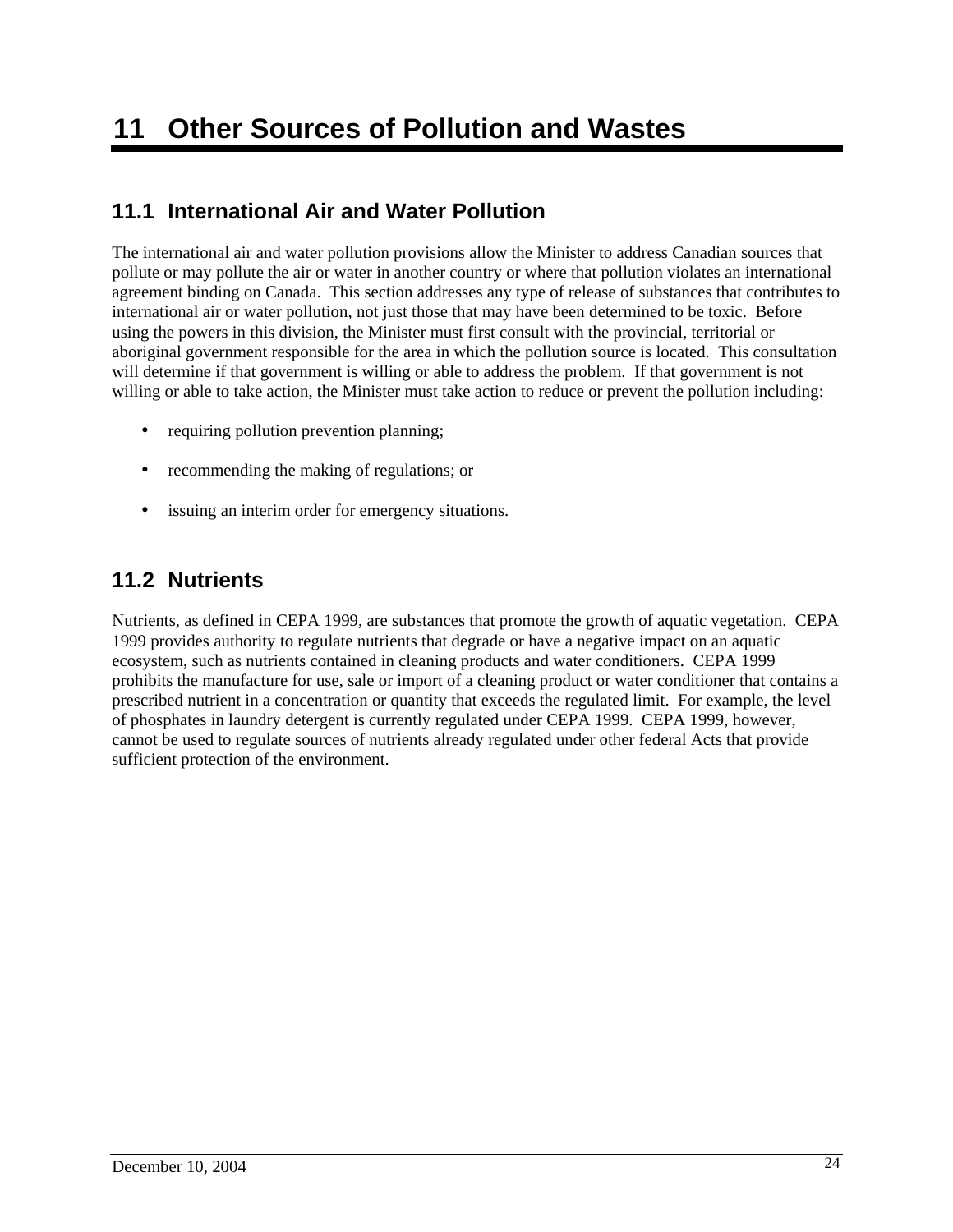## **12.1 What is an Environmental Emergency?**

An environmental emergency, as defined in CEPA 1999, is an uncontrolled, unplanned or accidental release of a substance (listed in regulations made under Part 8) into the environment or the reasonable likelihood of such a release that may affect the environment or human health. There are an estimated 20 000 environmental emergencies annually in Canada. The majority of the releases are minor and have minimal adverse impact on the environment. About 9 000 emergencies get reported to Environment Canada in any given year and about 1 000 of these require some form of involvement or action by Environment Canada. These incidents are primarily the result of accidents, improper maintenance or human error.

## **12.2 How is CEPA 1999 Used to Manage Environmental Emergencies?**

When it comes to environmental emergencies, no one organization can do it all. Effective emergency response requires teamwork between governments, industry, communities and local organizations. CEPA 1999's environmental emergency provisions provide a "safety net" for the comprehensive management of environmental emergencies. Where no other federal or provincial regulations exist that adequately respond to environmental emergencies, CEPA 1999 can be used to fill these gaps to protect the environment and human health.

CEPA 1999 authorizes the government to make regulations and take non-regulatory measures to prevent, prepare for, respond to and recover from environmental emergencies. The preparation of environmental emergency plans can be required for substances that have been assessed to be toxic under CEPA 1999 and are on the List of Toxic Substances or are recommended for addition to that List. The Government also has the authority to make regulations to require that environmental emergency plans be developed for any substances prescribed in the regulations. These need not be limited to those assessed as toxic under CEPA 1999—they can be substances that are or may be hazardous to the environment or human health in an environmental emergency. *Environmental Emergency Regulations*, listing over 170 substances and requiring the preparation and implementation of environmental emergency plans for those substances, were made under CEPA 1999 in 2003.

These provisions of the Act also establish a regime that makes the person who owns or controls the substance liable for restoring the damaged environment and the costs and expenses incurred in responding to an environmental emergency.

The Minister has the authority to conduct research, conduct and publicize demonstration projects and issue guidelines and codes of practice respecting environmental emergencies. Research could include studies and public demonstrations on the causes of environmental emergencies and remedial measures for dealing with them. The Minister may also establish a national system for the notification and reporting of environmental emergencies.

Under the enforcement provisions, the court can require anyone who has been convicted of a violation under CEPA 1999 to prepare and implement an environmental emergency plan.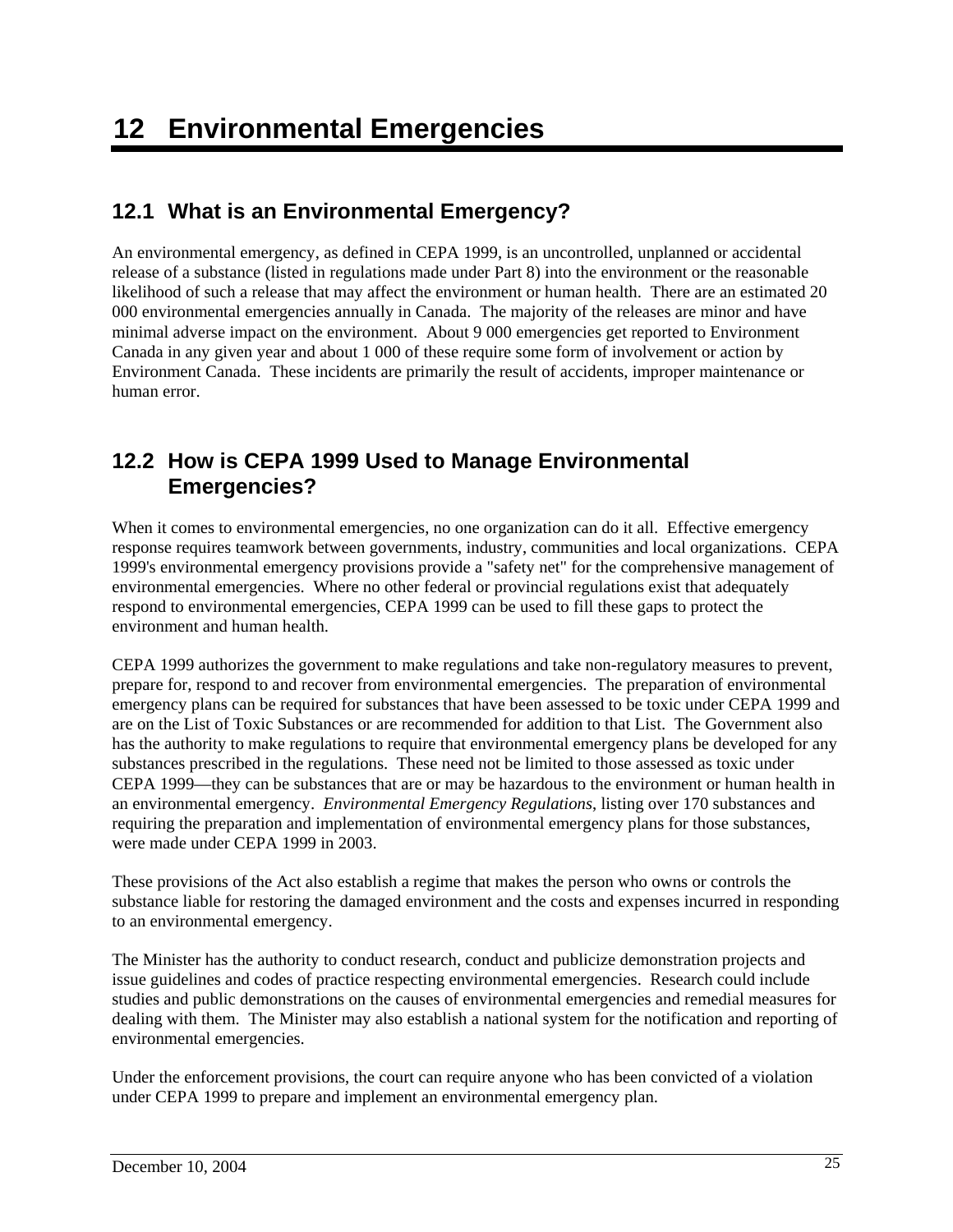## **13.1 What are Government Operations, Federal Facilities and Aboriginal Lands?**

CEPA 1999 applies to activities on Government of Canada lands. This includes federal departments, boards and agencies, federal works and undertakings, Crown corporations, federal land, persons on that land and other persons in so far as their activities involve that land. This part of the Act also applies to Aboriginal lands.

## **13.2 Why is there a Special Part of CEPA 1999 for Government Operations and Federal and Aboriginal Lands?**

CEPA 1999 applies to all Canadian persons, whether individuals or companies, including federal operations. This means that regulations for toxic substances, fuels, disposal at sea and other matters apply equally to federal operations. Compliance is monitored and CEPA 1999 violations by federal operations are dealt with in the same manner as any other violations, including court action such as injunction and prosecution.

However, under Canada's Constitution, provincial environmental laws do not generally apply to federal lands. This means that federal operations and land, including aboriginal land, are, for the most part, not subject to provincial regulations or permit systems covering emissions, effluents, environmental emergencies, waste handling and other environmental matters. The non-application of these environmental protection laws creates the so-called "environmental protection regulatory gap" with respect to federal departments, boards, agencies, Crown corporations, federal works and undertakings on federal and aboriginal lands.

Under CEPA 1999, Environment Canada can establish regulatory and non-regulatory instruments to manage many, but not all, of the environmental protection risks on federal and aboriginal lands that would otherwise be addressed by provincial and territorial legislation.

## **13.3 How is CEPA 1999 Used to Manage Government Operations and Federal and Aboriginal Lands?**

CEPA 1999 provides the government with broad powers to issue a range of nationally applied regulatory and non-regulatory tools specifically for activities carried out on federal and aboriginal lands. These regulatory and non-regulatory tools include the use of regulations, pollution prevention planning and the creation of codes of practice and guidelines for operations where non-regulatory measures would effectively protect the environment and human health. When created, these tools apply throughout Canada. This means that federal entities, federal land or aboriginal land situated in one province have the same standards as federal entities, federal land or aboriginal land situated in another province. In certain circumstances, CEPA 1999 may also be used to develop tools that would apply only to federal entities,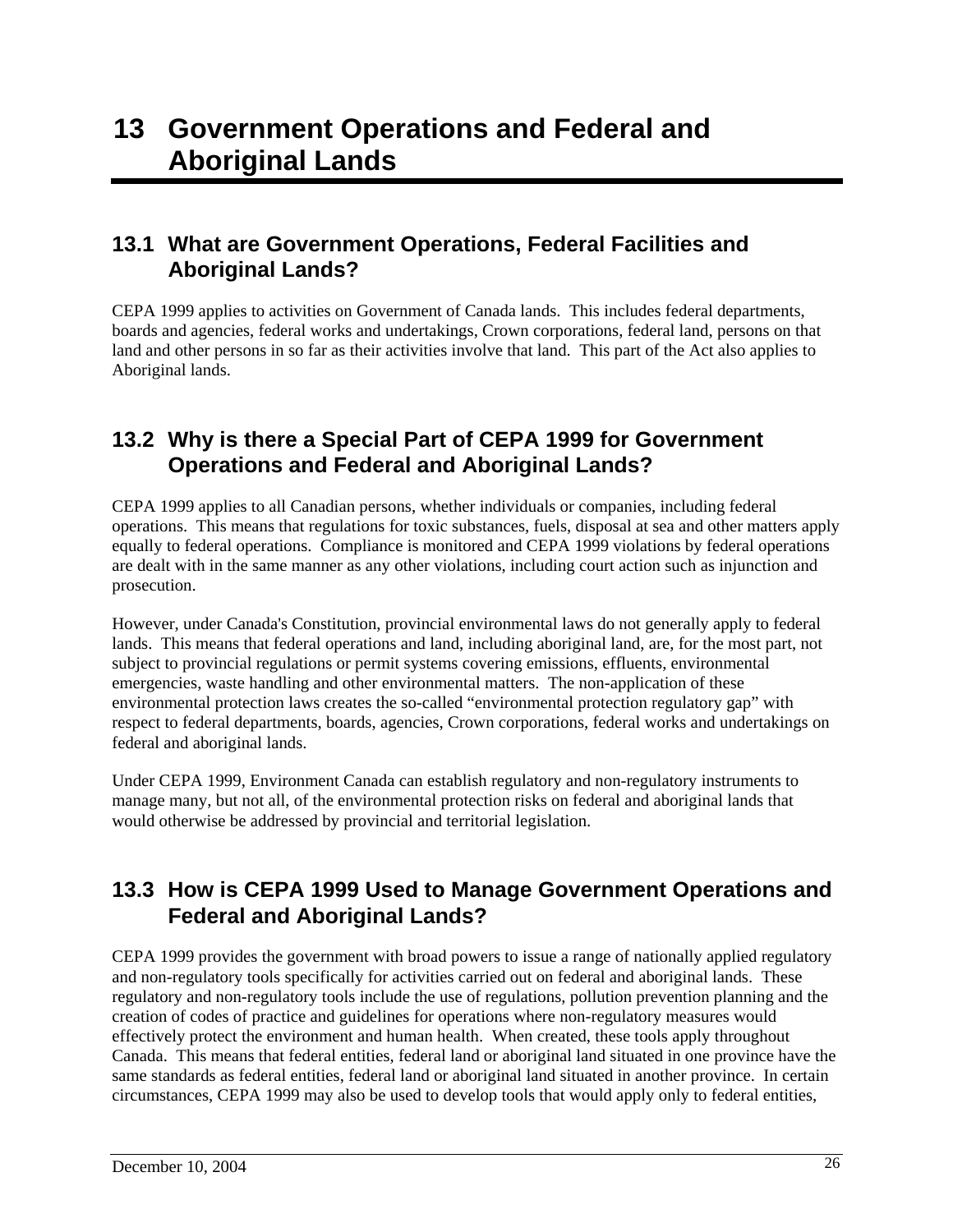federal land or only to aboriginal lands, but the standards would have to be the same across the country, even though the corresponding provincial requirements may vary across the country.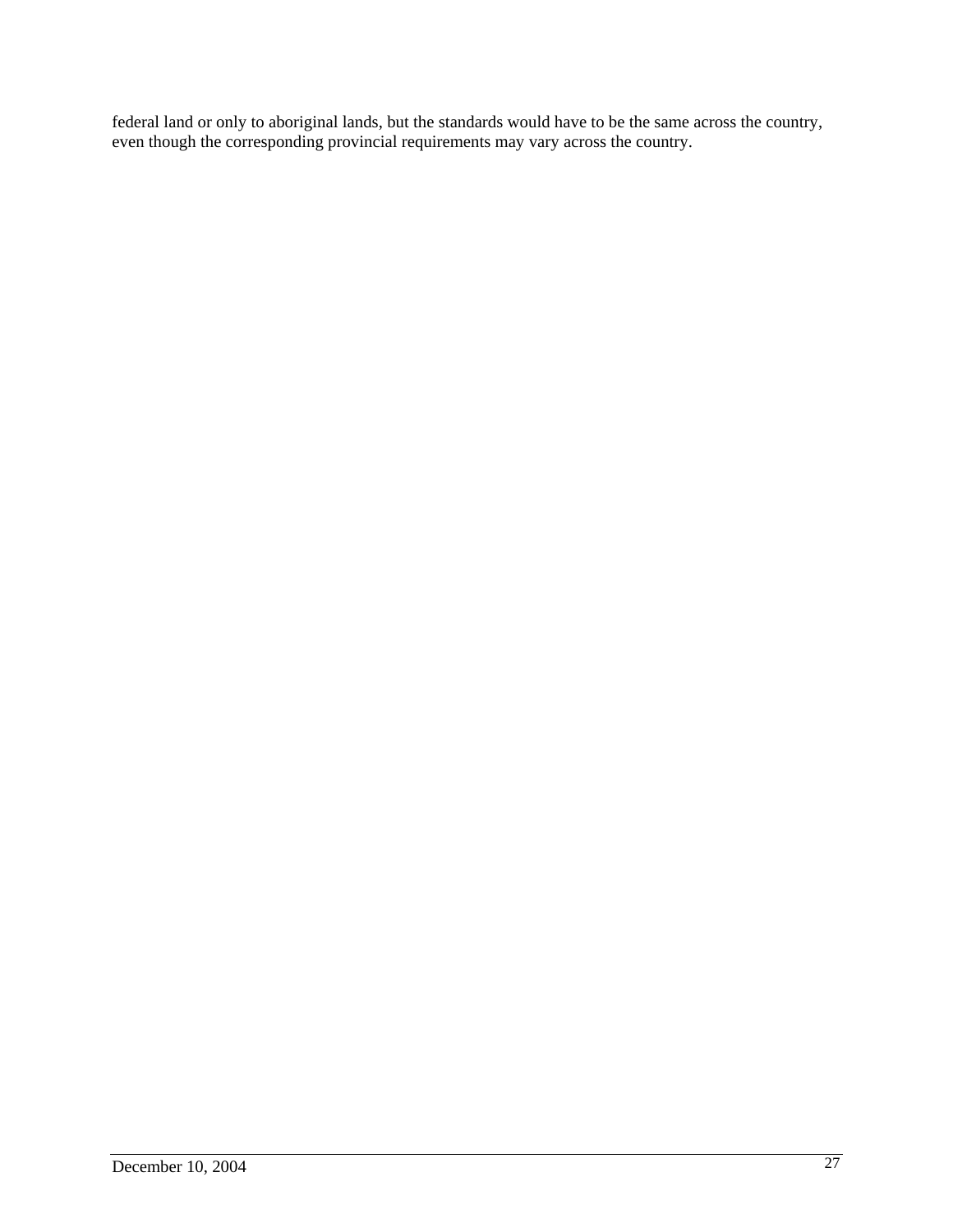## **14 Enforcement**

## **14.1 What are the Principles of Enforcement?**

CEPA 1999 provides the authority to carry out inspections and investigations to ensure that regulations made under the Act and the Act itself are followed. Enforcement of CEPA 1999 follows *the Compliance and Enforcement Policy* established for the Act, which includes the following guiding principles:

- compliance with CEPA 1999 and its regulations is mandatory;
- CEPA 1999 enforcement officers will:
	- apply the Act in a manner that is fair, predictable and consistent;
	- use rules, sanctions and processes securely founded in law;
	- administer the Act with an emphasis on prevention of damage to the environment;
	- examine every suspected violation of which they have knowledge, and take action consistent with the *Compliance and Enforcement Policy*; and
	- encourage Canadians to report CEPA 1999 violations to them.

## **14.2 What Powers do Enforcement Officers Have?**

CEPA 1999 provides the authority to designate persons or classes of persons as enforcement officers. Enforcement officers have a wide range of powers to enforce the Act, including all the powers of a peace officer. Powers include the right to:

- enter premises;
- examine any substance, product, fuel, cleaning product or water conditioner;
- open and examine the contents of any receptacle or package;
- examine any books, records, electronic data or other documents;
- take samples;
- seize evidence:
- conduct tests or take measurements;
- stop and detain conveyances such as a vehicle, ship or aircraft for the purpose of conducting an inspection; and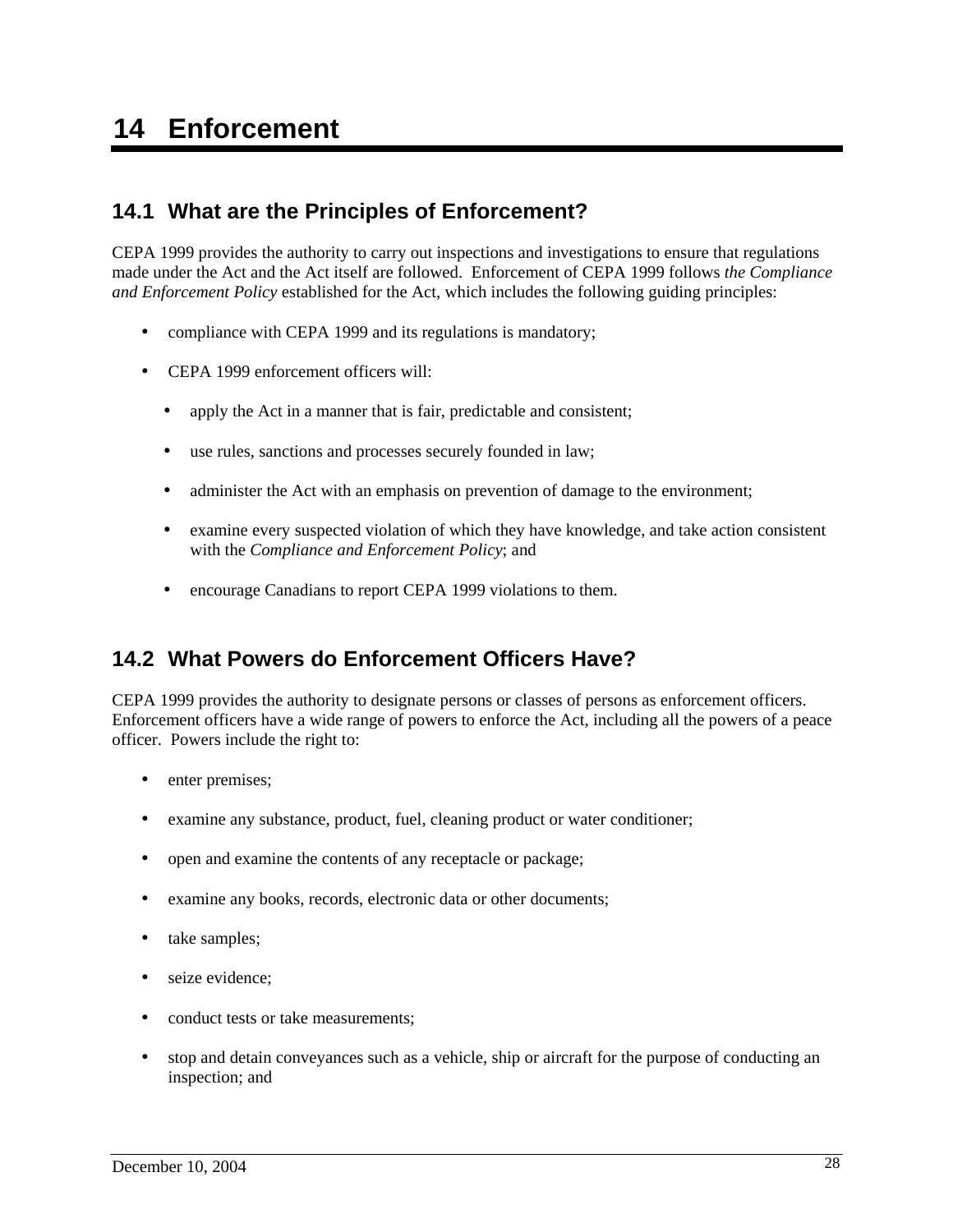• use enforcement tools (see Section 14.4).

## **14.3 What Powers do CEPA Analysts Have?**

CEPA 1999 also allows for the designation of individuals as CEPA analysts, who will support the enforcement function. CEPA analysts can be chemists, biologists, engineers, forensic accountants or laboratory personnel. They are entitled to accompany enforcement officers on inspections and they have the power to enter premises, open receptacles, take samples, conduct tests and measurements, and require that documents and data be provided to them. These powers can only be exercised when accompanied by an enforcement officer. Analysts do not have the power to use enforcement tools.

## **14.4 What are CEPA 1999's Enforcement Tools?**

CEPA 1999 enforcement officers have the following enforcement tools at their disposal:

- warnings, when there is minimal or no threat to the environment or human life or health, to indicate the existence of an alleged violation, so that the alleged violator can take notice and return to compliance;
- directions to deal with or prevent illegal releases of regulated substances;
- tickets for offences under the Act where there is minimal or no threat to the environment or human life or health, such as the failure to submit a written report;
- Ministerial orders requiring remedial measures;
- detention orders for ships;
- environmental protection compliance orders to prevent or stop a violation;
- injunctions to stop or prevent a violation;
- prosecution under the authority of a Crown prosecutor; and
- environmental protection alternative measures, as an alternative to prosecution, to come to agreement on measures that the accused must take in order to restore compliance.

## **14.5 What are CEPA 1999's Penalties for Violations?**

The maximum penalties include fines of up to \$1 million a day for each day an offence continues, imprisonment for up to three years or both. The Act includes mandatory sentencing criteria for consideration by the courts, such as the cost to remedy the damage done to the environment. Violators may also have to pay for clean-up costs or forfeit any profits earned as a result of an offence. Corporate officials can be prosecuted if they authorize, accept or participate in any violation of CEPA 1999 or its regulations.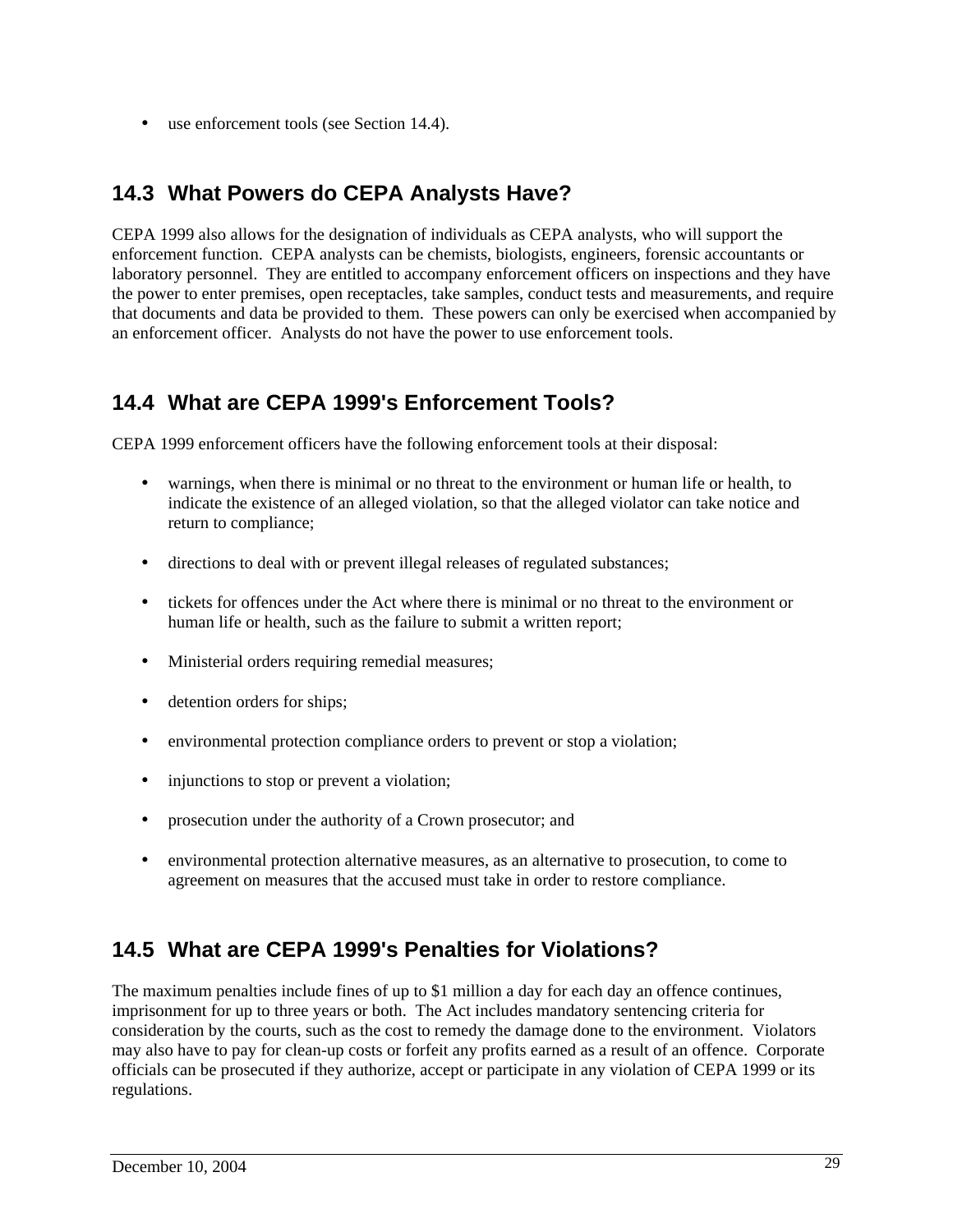# **15 Research and Monitoring**

Science is the foundation of decision-making under CEPA 1999. The Act requires that the Minister of the Environment conduct research on the effects of pollution on environmental quality, the nature and dispersion of pollution on ecosystems, pollution prevention and the control and abatement of pollution. CEPA 1999 also requires both the Minister of the Environment and the Minister of Health to conduct research and studies specifically on hormone disrupting substances and measures to prevent or control the risks associated with these substances. In addition, the Minister of Health must conduct research on the role of substances in illnesses or health problems.

Scientific research also supports the assessment of substances and whether and how to control such substances. Environment Canada and Health Canada participate in a multitude of cooperative projects with universities and research agencies in Canada and around the world to conduct research related to environmental sciences.

Examples of CEPA 1999-related research include:

- field work and sampling programs to collect environmental information;
- laboratory analysis and the development of sampling and analytical techniques to measure environmental parameters, including protocols referenced in regulations and other pollution control instruments;
- research, modeling and monitoring activities to better understand and predict environmental impacts;
- research on the development of techniques for the categorization and assessment of priority substances;
- research and risk assessments to better understand new environmental issues, their impacts on the environment and to fill scientific data gaps;
- research and studies related to pollution prevention and the abatement of pollution; and
- technology development, demonstration, evaluation and research into new potential technologies to address environmental problems.

Additionally, CEPA 1999 requires the government to maintain a system for monitoring environmental quality in Canada, maintain environmental quality data and monitor ocean disposal sites.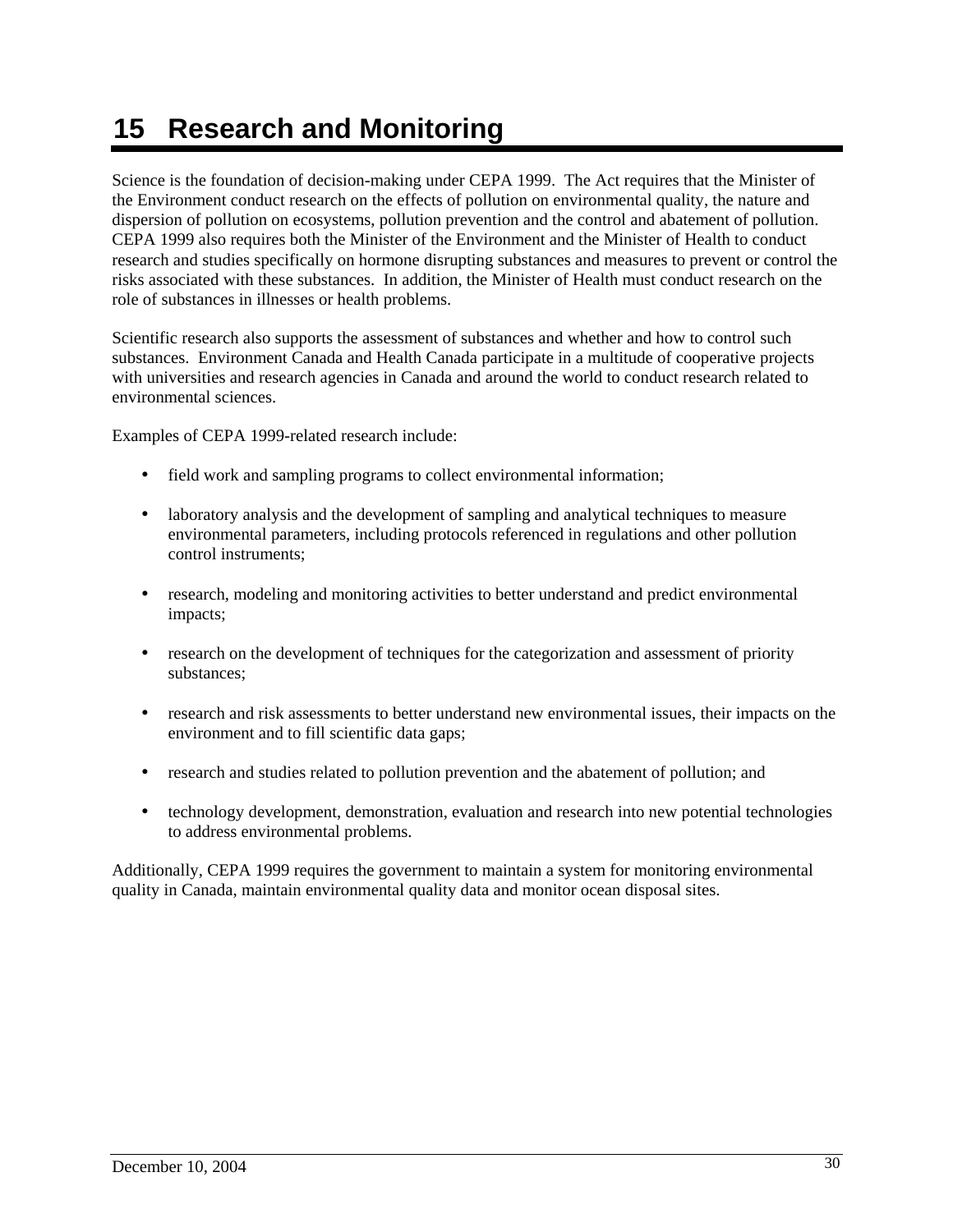# **16 Information Gathering and Reporting**

The authority to gather information allows for environmental monitoring, research, state of the environment reporting, creating inventories and for the development of objectives, guidelines, codes of practice and regulations. Information gathering authorities under Part 3 of the Act are limited to what is in the possession of any person or is reasonably accessible to that person. As required under the Act, the Minister has issued guidelines respecting the use of these information-gathering powers.

Additional information gathering authorities are included under Part 5 of the Act in order to allow the Minister to assess whether or not a substance is toxic or capable of becoming toxic or for assessing whether to control or how to control a substance. In addition, the Minister can require toxicological and other tests if the Ministers of Environment and of Health have reason to suspect that a substance is toxic or capable of becoming toxic.

Both departments are required to distribute information to the public. Publishing information promotes public participation and gives Canadians access to environmental information that relates to their communities. CEPA 1999 requires the Minister of the Environment to distribute information on pollution prevention and periodic reports on the state of the environment. The Minister provides annual reports to Parliament on the administration and enforcement of the Act. The Minister of Health distributes available information about the effects of substances on human health.

The Minister of the Environment must maintain the CEPA Environmental Registry. The Registry is a comprehensive on-line source of CEPA-related documents including policies, guidelines, regulations, orders, agreements, notices and permits.

CEPA 1999 also requires that the Minister maintain and publish a National Pollutant Release Inventory. This inventory (searchable by postal code or substance) provides Canadians with facility-specific information regarding on-site releases and off-site transfers of over 300 substances listed on the inventory. Companies that manufacture, process or otherwise use a listed substance at or above the reporting threshold must report their releases or transfers to Environment Canada annually.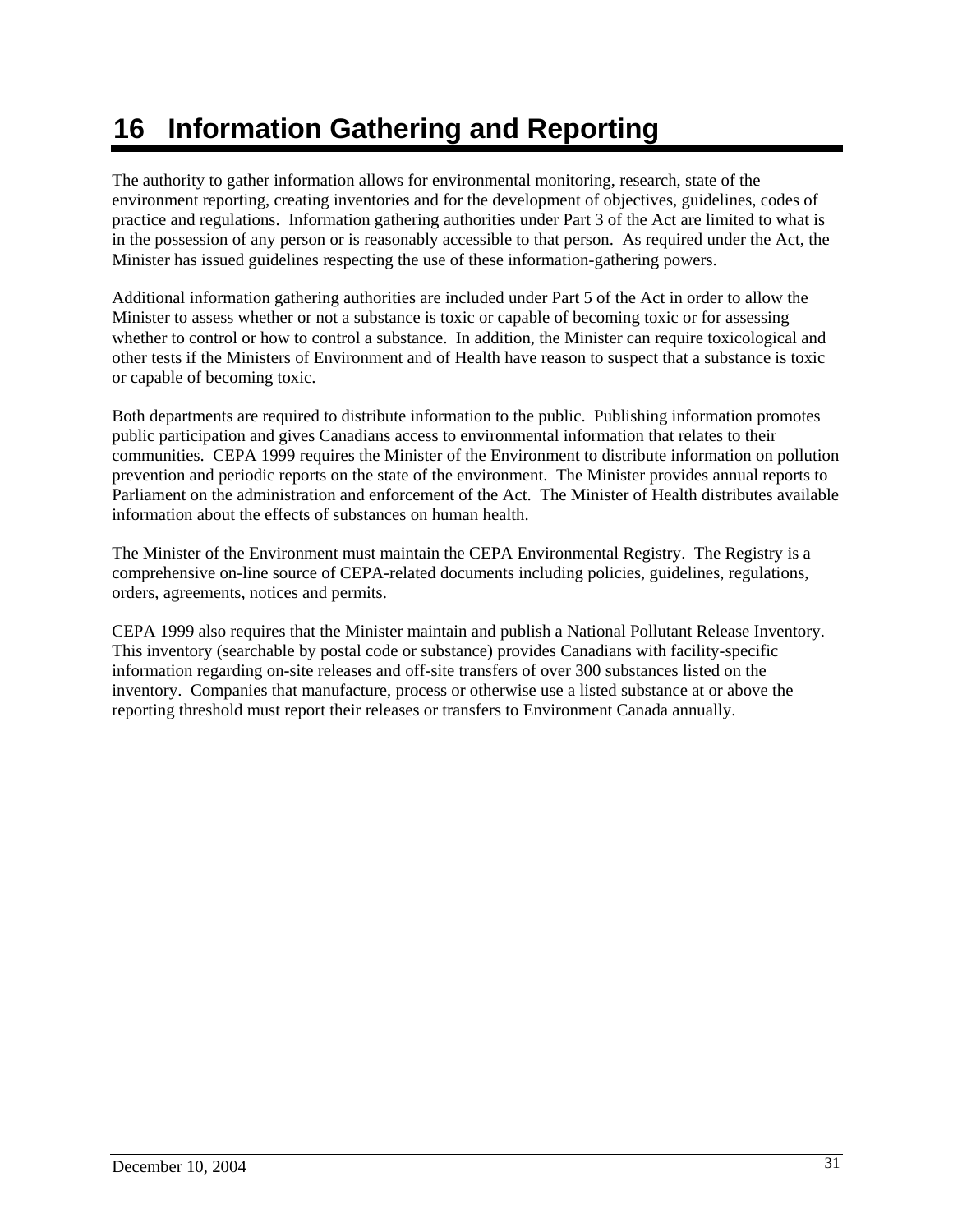## **17 Public Participation**

## **17.1 What are the Opportunities for Public Input in Decision-Making?**

The role of the public in government decision-making processes is critical, as public trust and broad acceptance of risk management measures are acknowledged to be key for effective risk management implementation.

CEPA 1999 provides a structured, predictable approach to risk management decision-making that provides for the input and full consideration of public values and concerns at all stages of the decisionmaking process. The CEPA 1999 decision-making framework:

- enables the government to be informed on an ongoing basis of the public's concerns;
- allows the public to influence the identification of environmental problems to be assessed;
- engages a wide spectrum of stakeholders, including environmental groups, industries, aboriginal people, other governments and communities;
- provides an opportunity for public values to influence environmental objectives and solutions; and
- allows the public to articulate the levels of risk that are tolerable or acceptable, which influences the choice of appropriate risk management instruments.

Industry and individuals are continually invited to participate in a wide variety of public consultations through notices published in Canada's official parliamentary journal, the *Canada Gazette*. All consultations are also posted on the CEPA Environmental Registry website. The primary objective of the Environmental Registry is to communicate various types of initiatives under CEPA 1999 to better allow for public participation in the consultation process and to increase public understanding of the Act. The "Public Participation" section of the CEPA Environmental Registry website highlights all consultation opportunities and provides the background information needed for informed environmental decisionmaking. The Environmental Registry enables the public to monitor the progress of proposed regulations and other CEPA 1999 instruments.

## **17.2 What Rights do Citizens Have?**

Part 2 of CEPA 1999 includes whistleblower protection that safeguards an individual's identity when reporting violations under this Act. This protection is extended to all employees in Canada. CEPA 1999 prohibits the disclosure of the identity of individuals who voluntarily report CEPA 1999 violations. In addition, it is an offence to dismiss, harass or discipline any employee who:

- voluntarily reports a CEPA 1999 violation,
- refuses to carry out conduct that the employee, in good faith, believes may result in a violation of the Act; or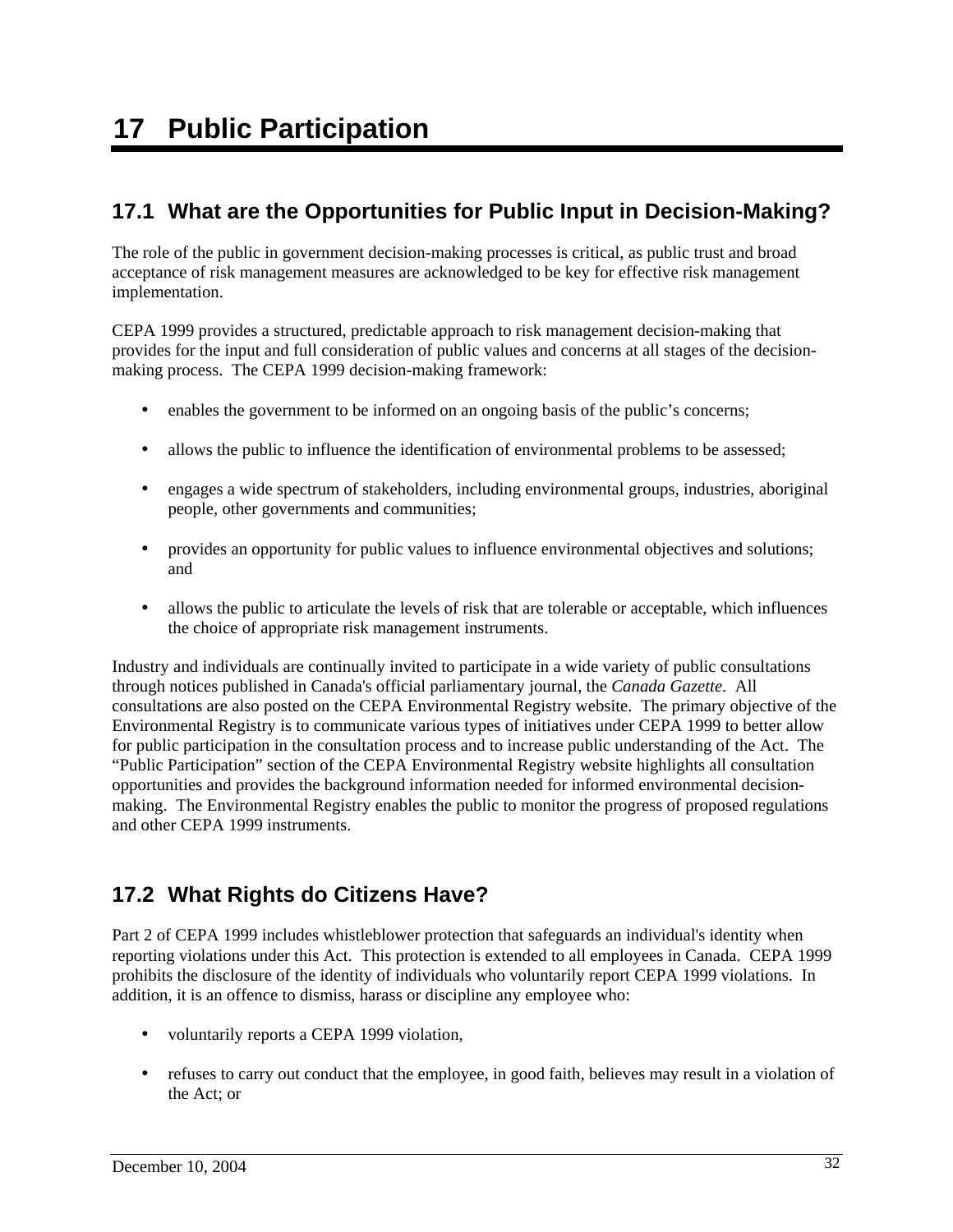• wishes to carry out conduct required by the Act or its regulations.

Under CEPA 1999, an individual who is at least 18 years of age and a resident of Canada can request that the Minister conduct an investigation of an alleged offence. Should the Minister fail to conduct an investigation or respond unreasonably and if there has been significant harm to the environment, then the individual has the right to proceed with an "Environmental Protection Action." This is a civil suit and seeks remediation of damage to the environment. The individual is not entitled to any personal damage award under the CEPA 1999 provisions, but can seek reimbursement of their costs in bringing the action.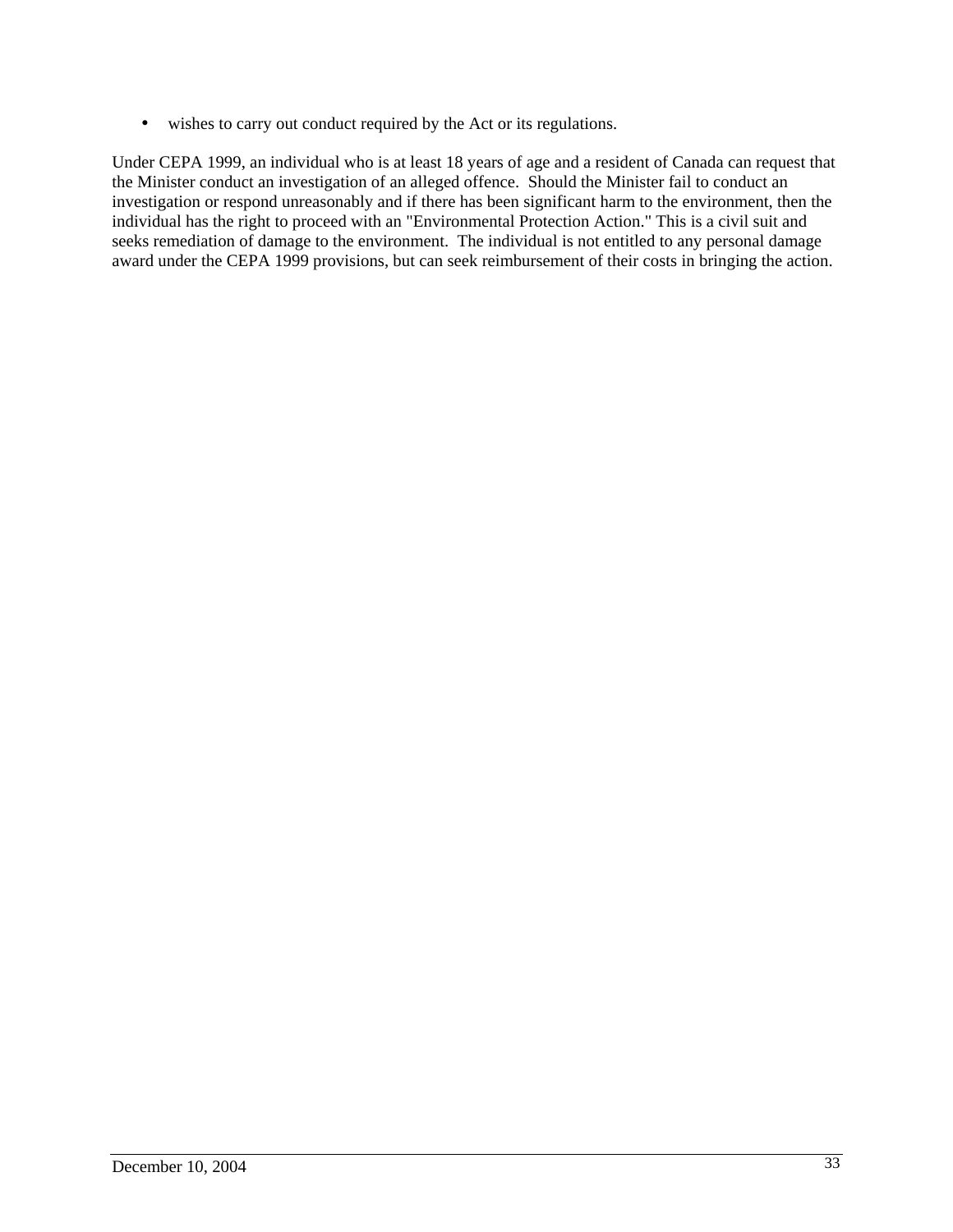## **18.1 What is the National Advisory Committee?**

CEPA 1999 requires the Minister to establish a National Advisory Committee composed of one representative for each of the federal Ministers of the Environment and Health, representatives from each province and territory and six representatives of aboriginal governments drawn from across Canada. An aboriginal government means a governing body that, through an agreement with the Government of Canada, is authorized to enact laws respecting the protection of the environment or the registration of vehicles or engines.

The Committee advises the Ministers on actions taken under the Act, which enables national, cooperative action and avoids duplication in regulatory activity among governments. The Committee also serves as the single window into provincial and territorial governments and representatives of aboriginal governments on offers to consult.

The duties of the NAC include advising the federal Ministers of the Environment and Health on:

- proposed regulations for toxic substances;
- proposed regulations on environmental emergencies;
- a cooperative, coordinated approach to the management of toxic substances; and
- any other matter of mutual interest.

## **18.2 What are Administrative and Equivalency Agreements?**

CEPA 1999 includes provisions that allow the federal government to enter into administrative agreements with provincial and territorial governments, aboriginal governments as well as an aboriginal people (e.g., Band Councils). The Act allows the federal government to sign equivalency agreements with provincial, territorial and aboriginal governments.

Administrative agreements are work-sharing arrangements that can cover any matter related to the administration of the Act. Such matters can include inspections, investigations, information gathering, monitoring and reporting of collected data. These agreements do not release the federal government from any of its responsibilities under the law, nor do they delegate legislative power from one government to another.

The Act allows the use of equivalency agreements where, by Cabinet decision, a regulation under CEPA 1999 is declared to no longer apply in a province, a territory or an area under the jurisdiction of an aboriginal government that has equivalent requirements. The equivalent regulation does not have to have the same wording as the CEPA 1999 regulation, but have the same effect. The provincial, territorial or aboriginal government must also have a mechanism that allows individuals to request an investigation of alleged violations. Equivalency agreements are possible for CEPA 1999 regulations dealing with toxic substances, international air or international water pollution, environmental emergencies and, for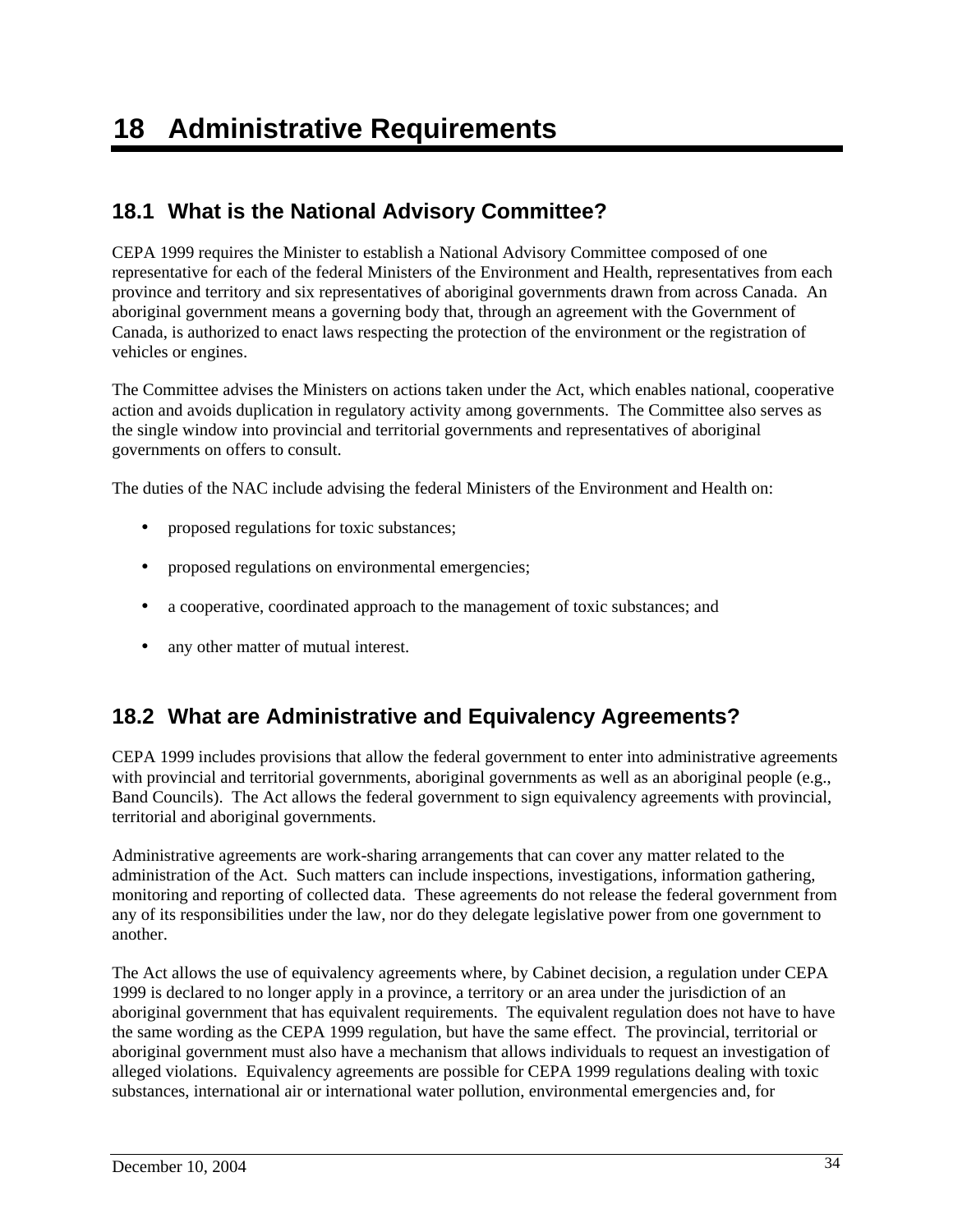aboriginal governments only, regulations relating to aboriginal land or environmental protection generally and made under Part 9.

CEPA 1999 requires that all proposed equivalency and administrative agreements undergo a 60-day public comment period. Agreements terminate five years after coming into force to ensure regular review and renewal as necessary. Agreements may be terminated at any time with three months notice.

## **18.3 What is a Board of Review?**

CEPA 1999 sets out procedures for establishing and conducting Boards of Review in response to notices of objection filed by members of the public. These provisions are an important component of the Act's enhanced provisions for public participation.

Any person may file a notice of objection to a decision, an order or a proposed regulation and request that Board of Review be established. The Ministers can establish a Board of Review to inquire into the nature and extent of the danger posed by the substance that is the subject of the order or the proposed regulation. In addition, the Minister may establish a Board of Review for other instruments (e.g., administrative or equivalency agreements) when request for such a Board is filed during the 60-day public comment following publication of the instrument in the *Canada Gazette*.

## **18.4 When is the Act Reviewed?**

Every five years, a committee of one or both Houses of Parliament must review the Act, as required under CEPA 1999. The committee conducts a comprehensive review of the provisions and operations of the Act and makes recommendations regarding any changes to the Act or its administration. The review can therefore monitor the effectiveness of the legislation in protecting the environment and human health and preventing pollution.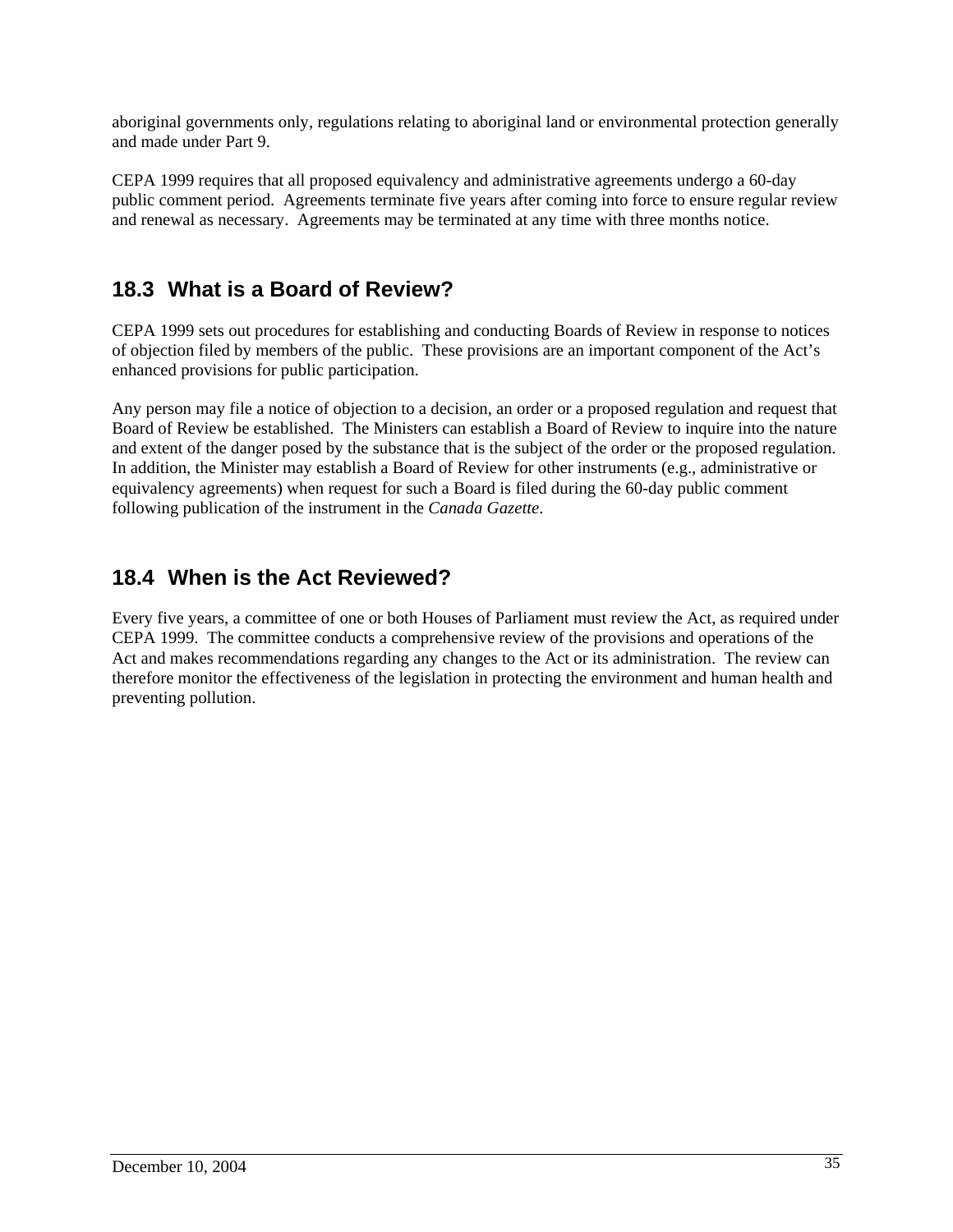# **Appendix A: Contacts**

Further information on CEPA 1999 and related activities can be found online at:

- CEPA Environmental Registry Website (http://www.ec.gc.ca/CEPARegistry)
- Environment Canada's Green Lane  $\text{TM}$  (http://www.ec.gc.ca); and
- Health Canada's Website (http://www.hc-sc.gc.ca ).

Departmental publications are available from the departmental library or the nearest regional library. Many departmental publications are also available online at http://www.ec.gc.ca/publications or through Environment Canada's Inquiry Centre:

#### **Inquiry Centre:**

70 Crémazie St. Gatineau, Quebec K1A 0H3 Telephone: 819-997-2800 or 1-800-668-6767 Fax: 819-994-1412 TTY : 819-994-0736 (Teletype for the hearing impaired) E-mail: enviroinfo@ec.gc.ca

The following communications contacts are also available to provide additional information:

#### **Environment Canada**

Mark Colpitts Ottawa, Ontario Canada, K1A 0K9 Telephone: (819) 953-6603 Fax: (819) 953-8125 E-mail: Mark.Colpitts@ec.gc.ca

#### **Health Canada**

A.L. 0900C2 Ottawa, Ontario Canada, K1A 0K9 Telephone: (613) 957-2991 Fax: (613) 941-5366 TTY: 1-800-267-1245 E-mail: info@hc-sc.gc.ca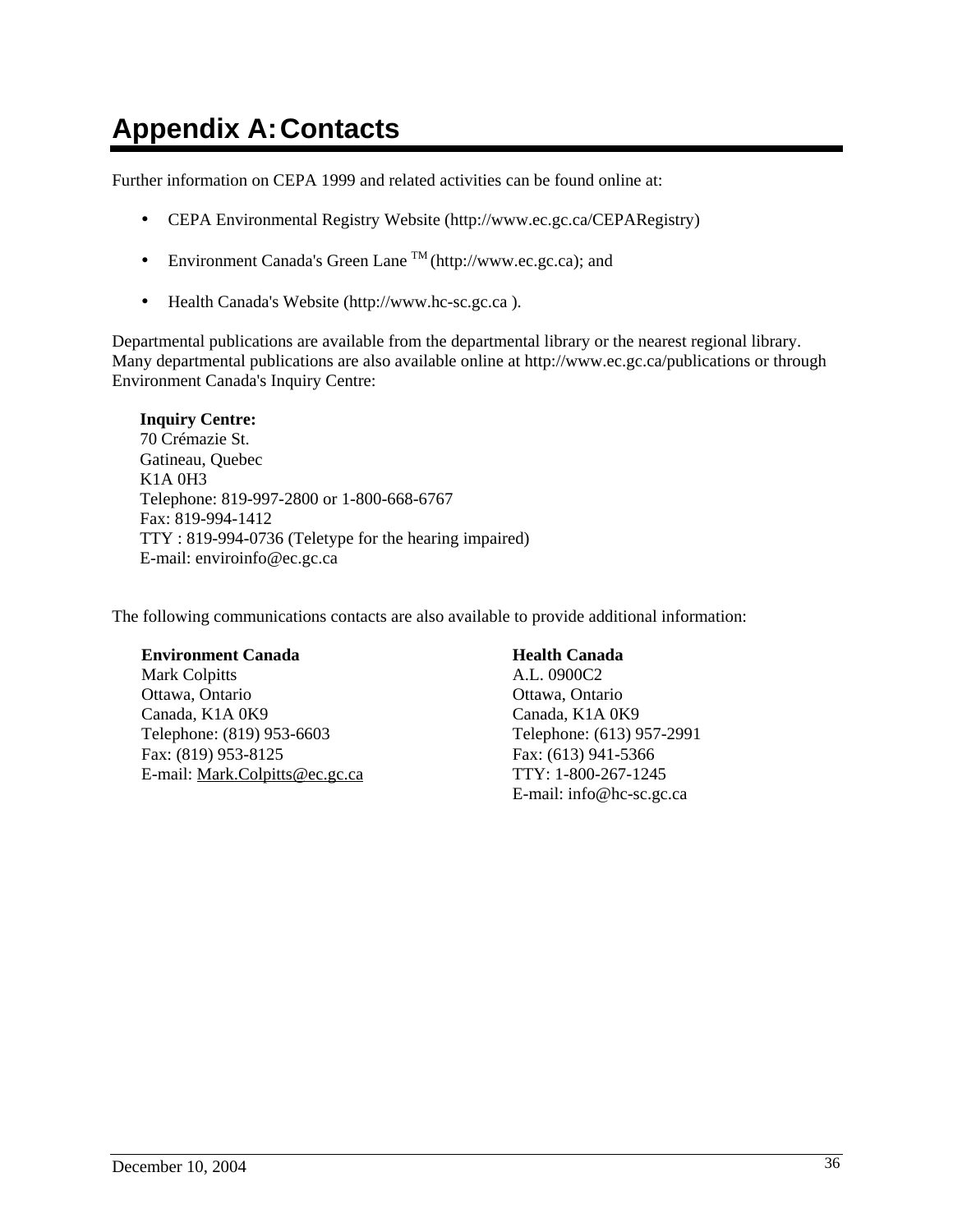# **Appendix B: CEPA 1999 Program Websites**

| Disposal at Sea                         | http://www.ec.gc.ca/seadisposal                    |  |
|-----------------------------------------|----------------------------------------------------|--|
| Enforcement                             | http://www.ec.gc.ca/ele-ale                        |  |
| <b>Environmental Emergencies</b>        | http://www.ec.gc.ca/ee-ue                          |  |
| <b>Existing Substances</b>              | http://www.ec.gc.ca/substances/ese                 |  |
| Hazardous Wastes                        | http://www.ec.gc.ca/tmb                            |  |
| Management of Toxic Substances          | http://www.ec.gc.ca/toxics                         |  |
| National Office of Pollution Prevention | http://www.ec.gc.ca/nopp                           |  |
| New Substances                          | http://www.ec.gc.ca/substances/nsb/eng/index_e.htm |  |
| Science and Technology                  | http://www.ec.gc.ca/scitech                        |  |